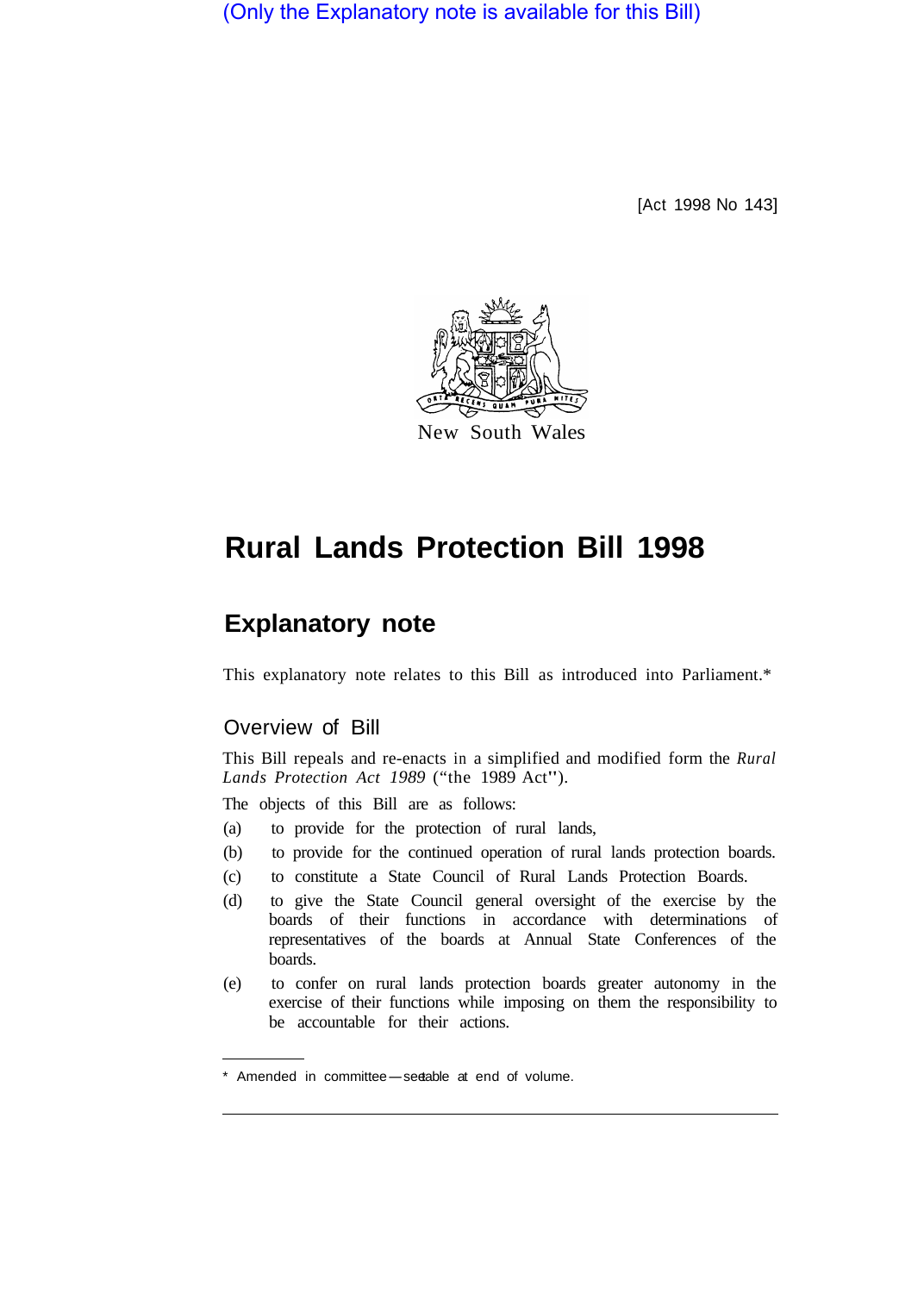Explanatory note

- (f) to provide for the imposition and collection of rates, charges and fees,
- (g) to regulate the provision of animal health services,
- (h) to provide a framework for the identification and control of animals, birds, insects and other members of the animal kingdom that are pests,
- (i) to make provision with respect to the identification of stock,
- (i) to regulate the use of, and the movement and gazing of stock on, travelling stock reserves and public roads.

## Outline of provisions

## **Part 1 Preliminary**

**Clause 1** sets out the name (also called the short title) of the proposed Act.

**Clause 2** provides that the proposed Act will commence on a day or days to be proclaimed.

**Clause 3** provides that the words and expressions used in the Dictionary at the end of the proposed Act have the meanings given in the Dictionary.

**Clause 4** provides that notes do not form part of the proposed Act.

## **Part 2 Rural lands protection districts and regions**

**Clause 5** provides for the constitution by the Governor of rural lands protection districts and for the subsequent alteration of the boundaries, and dissolution and amalgamation. of such districts.

**Clause 6** requires the Minister to divide a district into divisions unless the district is exempted from this requirement under proposed section 7.

**Clause 7** provides for districts in the Western Division to be exempted from the requirement to be divided into divisions in certain circumstances.

**Clause 8** provides for the ascertainment of the district in which a holding located in 2 or more districts is to be regarded as being situated for the purposes of the proposed Act.

**Clause 9** provides for the declaration of rural lands protection regions. A region will comprise land within 2 or more districts.

Explanatory note page 2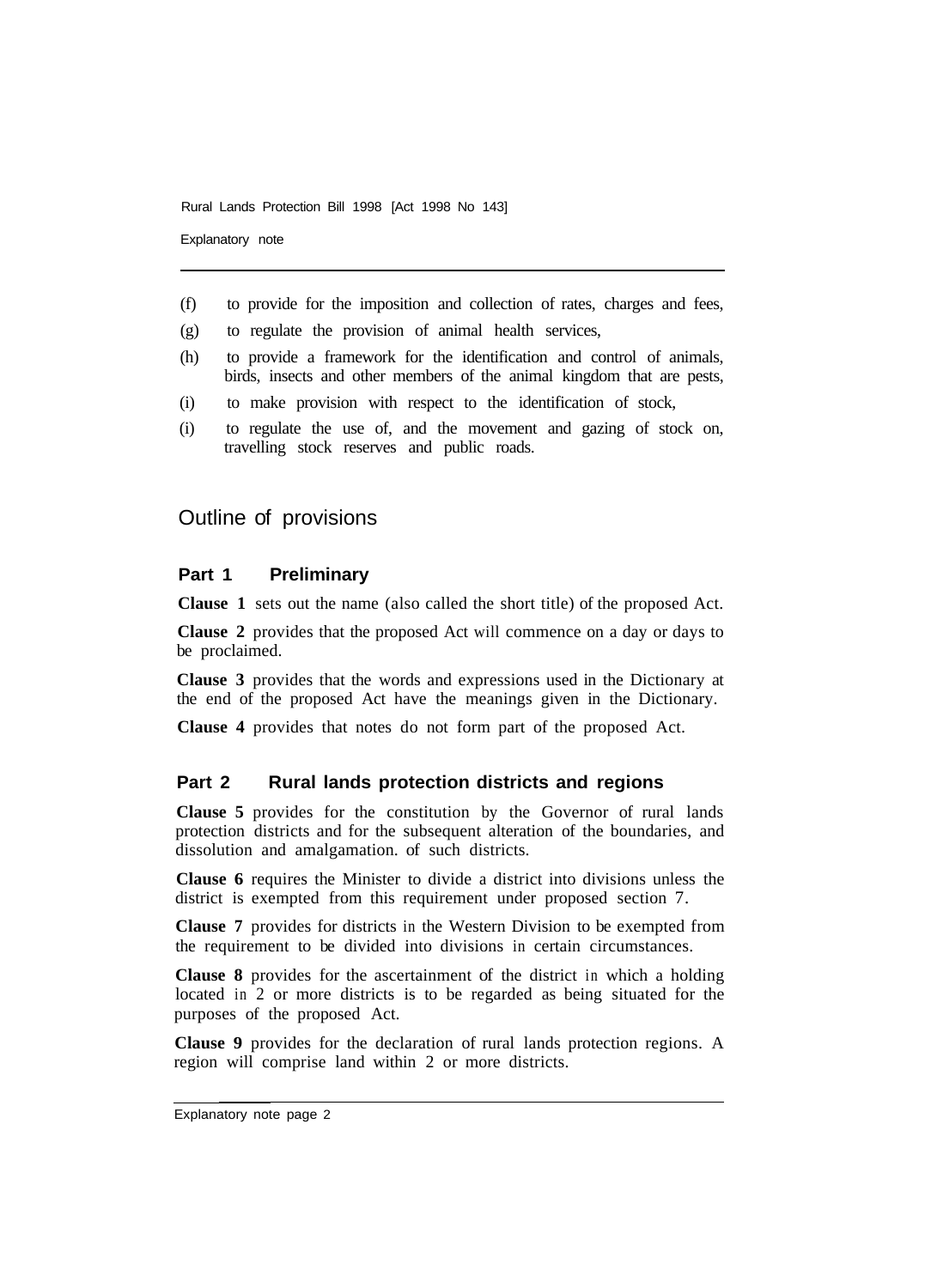Explanatory note

## **Part 3 Functional responsibilities**

**Clause 10** makes it clear that the State Council is subject to the control and direction of the Minister in the exercise of its functions.

**Clause l1** makes it clear that the State Council is responsible for ensuring that the boards implement the general policies determined by representatives of the boards at annual State Conferences of the boards.

**Clause 12** makes it clear that each board is responsible for its day-to-day operations but must carry these out in accordance with guidelines issued by, and directions of, the State Council.

**Clause 13** requires the State Council to enter into a memorandum of understanding with the Director-General of the Department of Agriculture regarding the exercise of the functions of the Director-General. the State Council and the boards under the Act. Failure of the State Council to enter into or to comply with the memorandum may be a ground for the appointment of an administrator to exercise some or all of the functions of the State Council under proposed Part 14.

## **Part 4 Annual State Conference of beards**

**Clause 14** requires a conference of the boards to be held annually.

**Clause 15** provides for the determination of the persons who are to represent each board at the first and subsequent annual conferences.

**Clause 16** provides for resolutions at annual conferences to be determined by majority vote.

**Clause 17** specifies the matters that must be determined at the annual conferences. These include the general policies to be implemented by boards and the setting of the budget for the State Council.

**Clause 18** provides for the conduct of business at annual conferences to be determined (subject to the proposed Act and the regulations) by the participants at the conferences.

## **Part 5 State Council**

## **Division 1 Constitution of State Council**

**Clause 19** constitutes the State Council of Rural Lands Protection Boards (the *State Council).* 

**Clause 20** provides for the members of the State Council to consist of persons representing each rural lands protection region.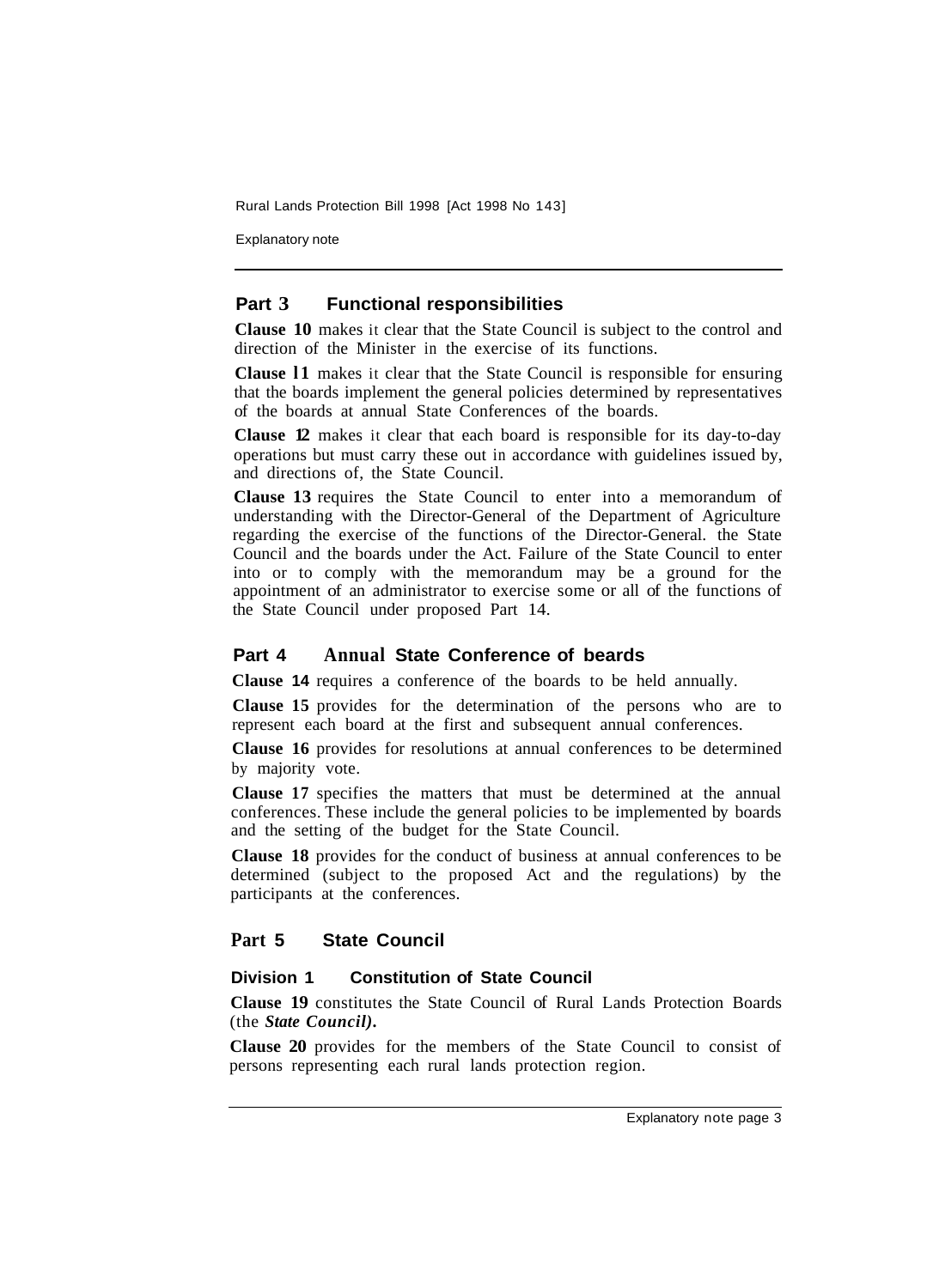Explanatory note

**Clause 21** provides for the election of the persons to represent the regions.

**Clause 22** provides for the State Council to determine its constitution and procedure (subject to the proposed Act and the regulations).

**Clause 23** enables the State Council to employ such staff as it considers necessary.

## **Division 2 Functions of State Council**

**Clause 24** provides for the State Council to exercise functions conferred on it by or under the proposed, or any other, Act.

**Clause 25** provides for the State Council to issue guidelines about the functions of boards.

**Clause 26** enables the State Council to delegate its functions.

## **Division 3 Boards to comply with State Council's directions**

**Clause 27** enables the State Council to give a board a notice directing it to take specified action when the board has failed to comply with certain requirements imposed on it by or under the proposed Act.

**Clause 28** requires a notice under proposed section 27 to warn the board to whom it is given of the consequences of a failure to comply with the direction given by the notice.

**Clause 29** enables the State Council to take action to give effect to a direction if a board fails to comply with the direction.

#### **Division 4 Finance**

**Clause 30** requires the State Council to establish and maintain a fund into which money received by it is to be paid.

**Clause 31** provides for the salaries of staff and other costs and expenses of the State Council to be funded by the rural lands protection boards (the boards).

**Clause 32** describes the ways in which the State Council may invest its funds.

**Clause 33** describes the financial year of the State Council as the year commencing 1 January.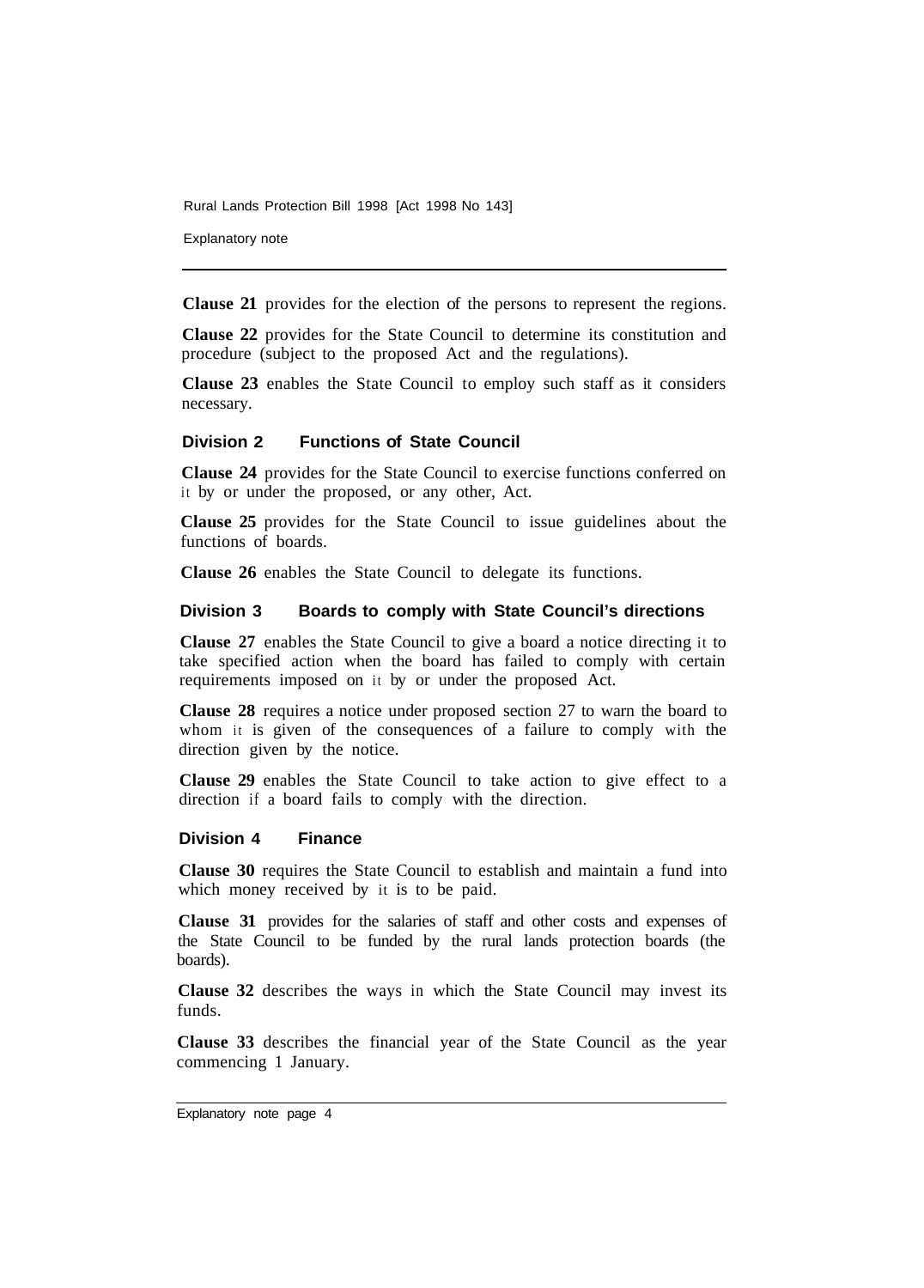Explanatory note

**Clause 34** requires the State Council to give the Minister a copy of certain financial statements and opinions of the Auditor-General.

**Clause 35** enables the Minister to request the Auditor-General to conduct a special audit of the State Council's accounts under the *Public Finance and Audit Act 1983.* 

#### **Division 5 Miscellaneous**

**Clause 36** provides for the making of annual reports by boards and the State Council.

## **Part 6 Rural lands protection boards**

## **Division 1 Constitution of rural lands protection boards**

**Clause 37** constitutes a rural lands protection board for each district. Clause 4 of Schedule 7 to the proposed Act provides for these to be the same as those constituted under the 1989 Act.

**Clause 38** provides for a board to be a body corporate.

**Clause 39** provides for the corporate name of each board.

**Clause 40** provides for boards to consist of 8 directors (unless in a particular case the Minister determines that a board should consist of a different number of directors). Clause 6 of Schedule 7 to the proposed Act provides for the existing directors under the 1989 Act to continue in office under the proposed Act.

**Clause 41** provides for the dissolution of a board that is amalgamated with another board or that otherwise ceases to exist.

#### **Division 2 Functions of boards**

**Clause 42** provides for a board to exercise functions conferred on it by or under the proposed. or any other. Act.

**Clause 43** enables a board to employ such staff as it considers necessary for the exercise of its functions.

## **Division 3 Function management plans**

**Clause 44** requires a board to prepare a draft function management plan with respect to all travelling stock reserves under its care. control and management and to prepare a draft plan with respect to any of its other functions if required to do so by the State Council.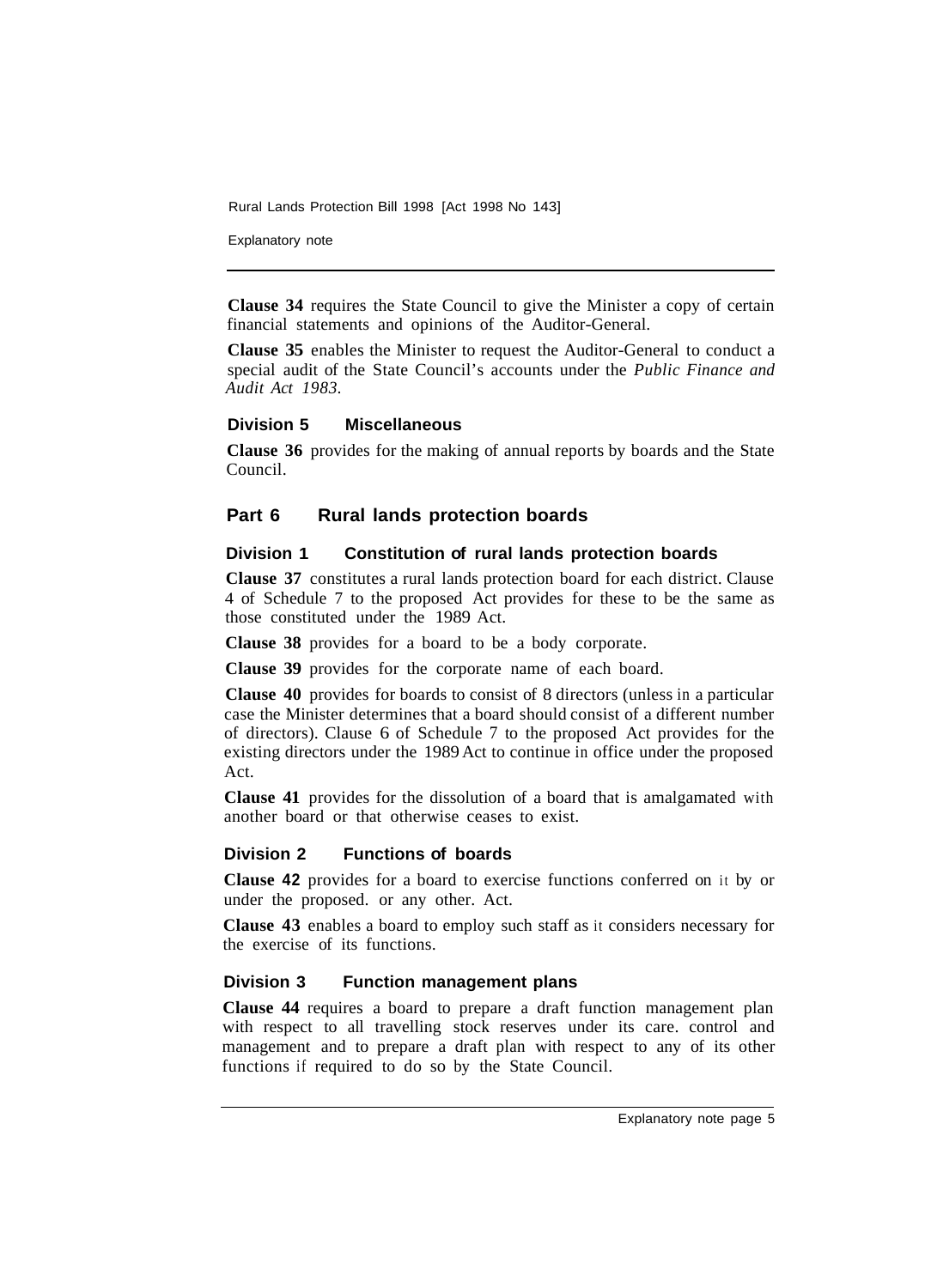Explanatory note

**Clause 45** specifies the matters that must be covered by function management plans for travelling stock reserves.

**Clause 46** sets out the public exhibition and consultation requirements for the making of function management plans with respect to travelling stock reserves.

**Clause 47** requires a board to submit a draft function management plan to the State Council for approval (and alteration if considered necessary by the State Council). It also requires the State Council to consult certain public authorities before approving such a plan.

**Clause 48** provides for the procedure for the amendment and revocation of function management plans to be generally the same as for their making.

**Clause 49** requires a board to exercise any function for which there is a function management plan in accordance with the plan. Failure of a board to do so (or to comply with any subsequent directions given by the State Council) may be a ground for the appointment of an administrator to exercise some or all of the functions of the board under proposed Part 14.

#### **Division 4 Financial provisions**

**Clause 50** requires a board to establish and maintain a fund into which money received by the board is to be paid. Money in the fund can in general be used for any purpose allowed by law. However. money received as a result. for example. of the levying of a special purpose rate may be used only for the purpose for which it was levied.

**Clause 51** permits money received by imposition of a special purpose rate that is surplus to the purpose for which the rate was levied to be used for another purpose with the approval of the Minister.

**Clause 52**  describes the ways in which a board may invest money in its funds.

**Clause 53**  describes the financial year of the board as the year commencing 1 January

**Clause 54**  requires a board to give the Minister a copy of certain financial statements and opinions of the Auditor-General.

Clause 55 enables the Minister to request the Auditor-General to conduct a special audit of a board's accounts under the *Public Finance and Audit Act 1983.* 

Explanatory note page 6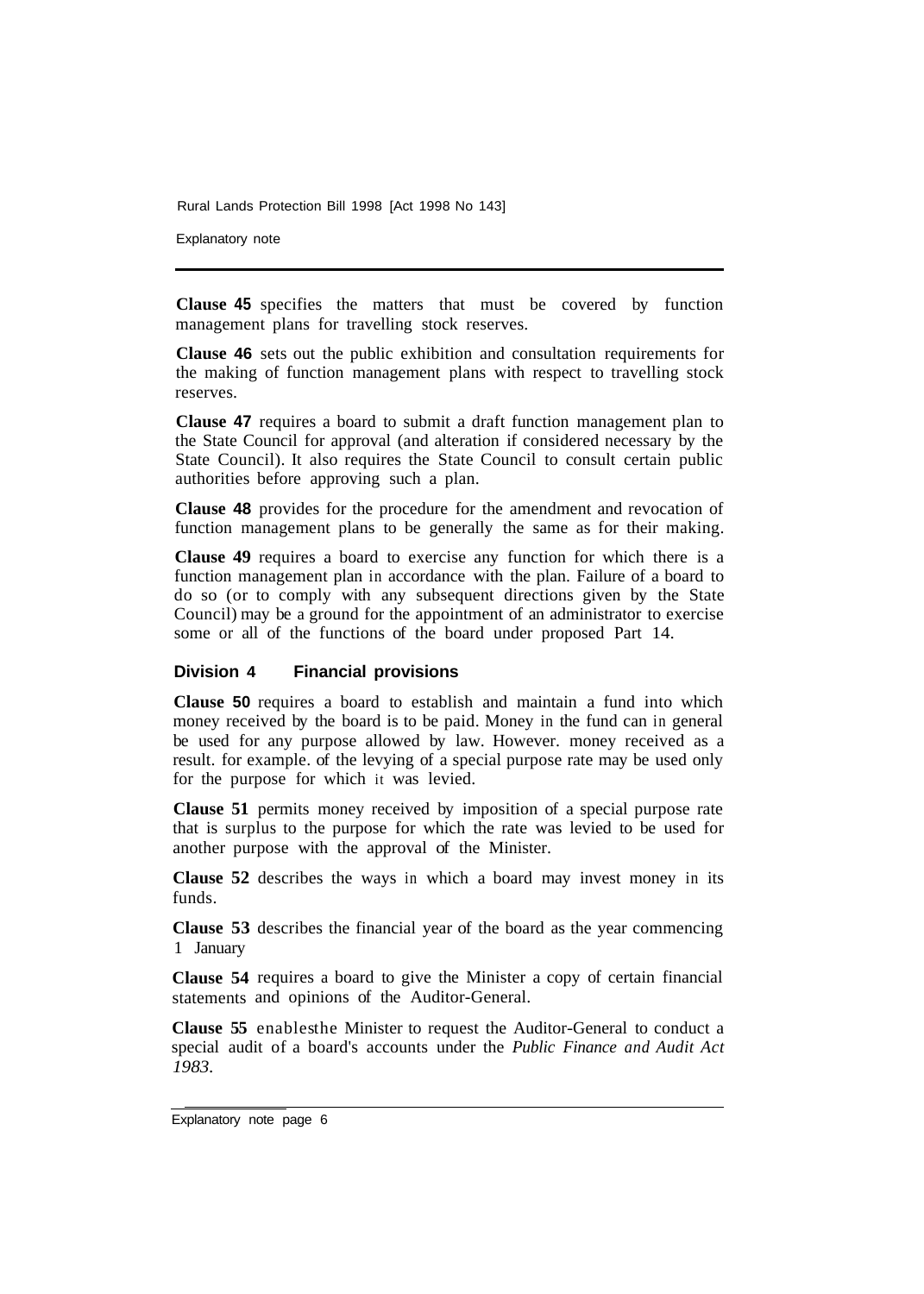Explanatory note

#### **Division 5 Miscellaneous**

**Clause 56** confers an entitlement on any person to inspect certain records of a board.

**Clause 57** enables a board to recover fees for services it provides.

## **Part '7 Rates**

## **Division 1 Preliminary**

**Clause 58** contains definitions for the purposes of the proposed Part.

**Clause 59** enables a board to treat multiple holdings of an occupier as one holding for rating purposes at the request of the occupier.

#### **Division 2 Rates**

**Clause 60** describes what land in a district is rateable land for the purposes of the proposed Act.

**Clause 61** describes the types of rate (general rates, animal health rates and special purpose rates) that may be made by boards.

**Clause 62** requires a board to make and levy a general rate and an animal health rate in each year in accordance with the regulations. A special purpose rate may be levied whenever the board considers it necessary to do so.

**Clause 63** provides for rates to be levied on land by a rate notice given to any occupier of the land.

#### **Division 3 Liability for rates**

**Clause 64** specifies the occupier of land as the person who is primarily liable to pay rates.

**Clause 65** makes it clear that (with the exception of land that is the subject of a lease. licence or purchase from the Crown). the owner of land is liable for rates that are unpaid for 12 months after they become due and payable.

**Clause 66** provides for liability for rates to continue following a change in occupation or ownership of land until the requisite notice of the change is given under proposed section 81.

**Clause 67** describes the effect of a change in occupation or ownership of land on the respective liabilities for rates of the former and subsequent occupier or owner.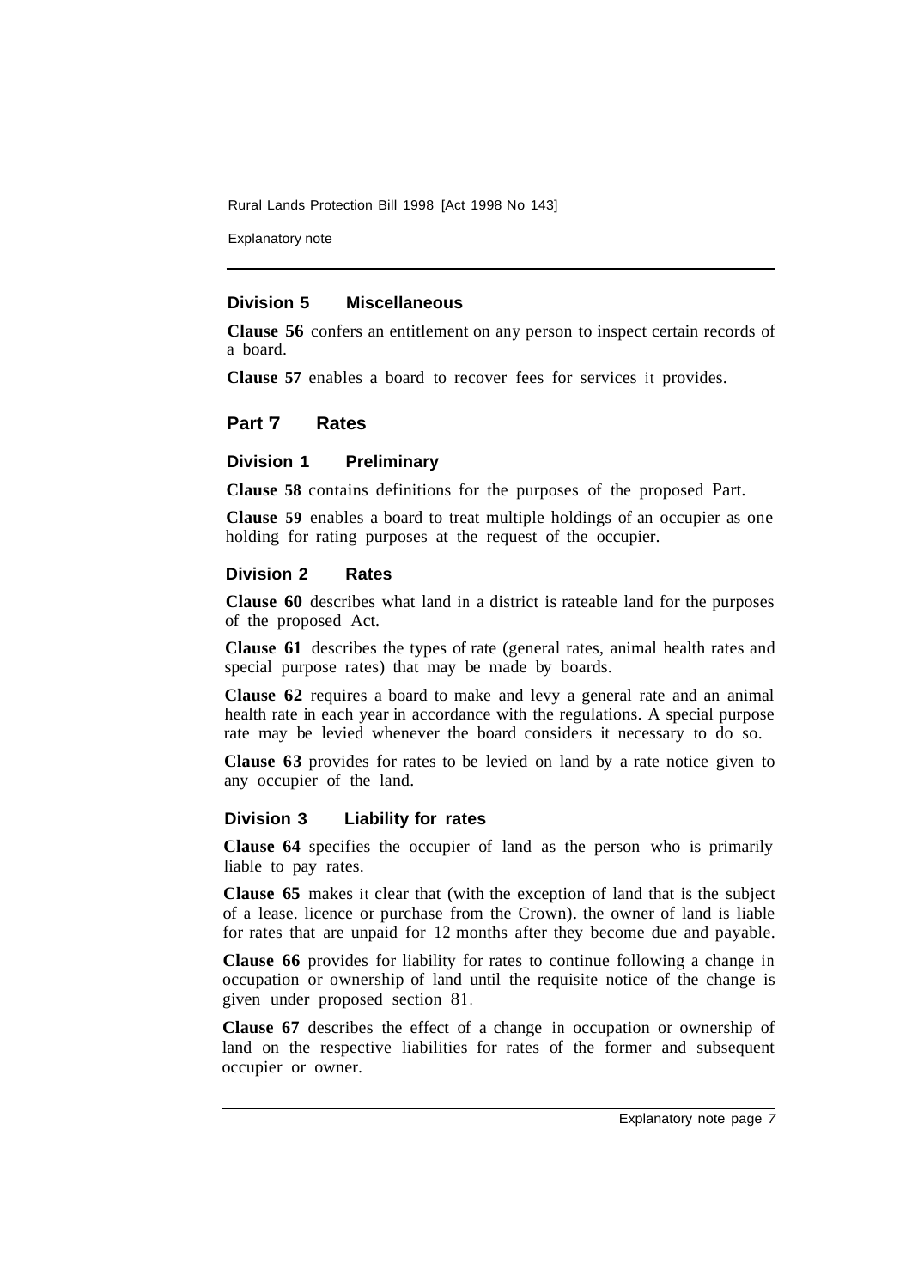Explanatory note

**Clause 68** provides for the recovery of contributions to rates between persons involved in a change of occupancy or ownership.

#### **Division 4 Assessment of notional carrying capacity of land**

**Clause 69** requires a board to assess the notional carrying capacity of holdings in its district every 5 years.

**Clause 70** enables an occupier or owner of a holding to seek a review of the assessment by the board of the notional carrying capacity of the holding.

**Clause 71** sets out the procedure to be followed by a board in reviewing an assessment of the notional carrying capacity of a holding.

## **Division 5 Appeals against assessment of notional carrying capacity and rates**

**Clause 72** provides for an appeal to be made to the appropriate local land board by a person dissatisfied with a board's review of an assessment.

**Clause 73** provides for an appeal to the appropriate local land board against the validity of a rate.

**Clause 73** sets out the procedure to be followed by a local land board in deciding appeals under proposed Division 5.

## **Division 6 Recovery of rates**

**Clause 75** prevents lodgment of an appeal against the validity of a rate from preventing proceedings for recovery of the rate.

#### **Division 7 Annual returns**

**Clause 76** requires annual returns to be lodged in relation to each holding in a district.

**Clause 77** makes it clear that once an annual return for a holding is lodged for a year. it remains the annual return for the holding despite any changes in the ownership or occupancy of. or stock kept on. the land during the year.

**Clause 78** imposes a duty on the person who lodges an annual return with a board and certain other persons to supply information relating to the return if required to do so by the board.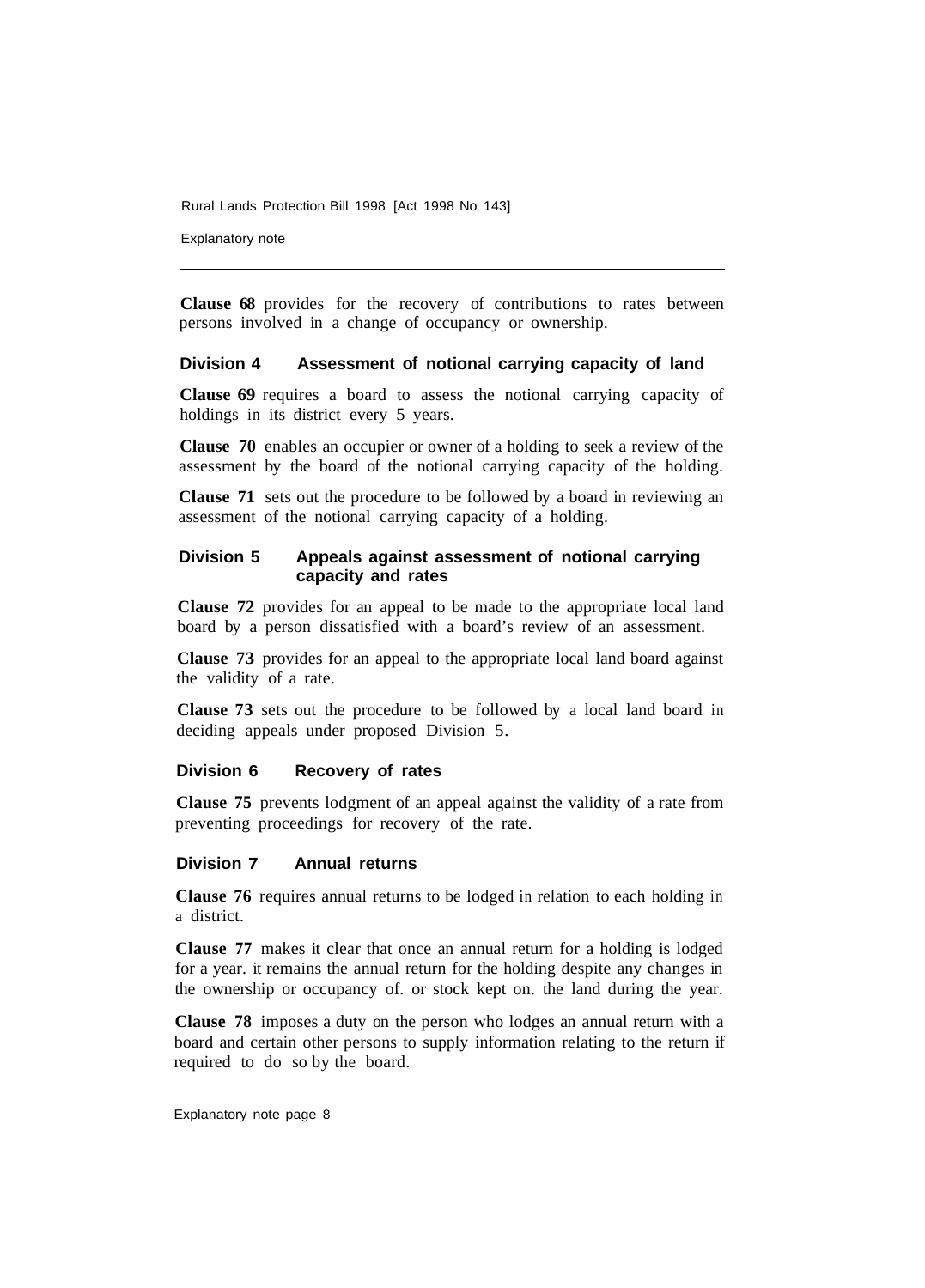Explanatory note

## **Division 8 Miscellaneous**

**Clause 79** enables the State Council (with Ministerial approval) to cure irregularities in the way rates are levied that would otherwise invalidate rates.

**Clause 80** enables a board to grant rebates of, waive, refund or write off rates.

**Clause 81** makes it an offence for certain persons to fail to notify a board within one month of a change in the occupancy or ownership of land in its district.

**Clause 82** makes it an offence for an occupier of rateable land or owner of stock in a district to fail to notify the board within one month of a change of postal address or of becoming such an occupier or owner.

**Clause 83** requires persons who take Crown land on short tenure to lodge bonds as security for the payment of rates and charges.

## **Part 8 Travelling stock reserves and public roads**

Part 8 provides for the management. and regulation of the use by travelling stock and persons. of travelling stock reserves that are controlled by boards and for the regulation of the use by travelling stock and persons of travelling stock reserves that are not fully controlled (but are managed) by boards and of public roads.

#### **Division 1 Preliminary**

**Clause 84** contains definitions used in the proposed Part. *Travelling stock* is defined as stock that are being moved by being walked and includes travelling stock that are grazing. *Controlled travelling stock reserves* are reserves under the care. control and management of boards under the proposed Part or stock watering places for which they are controlling authorities. *Managed travelling stock reserves* are travelling stock reserves other than controlled travelling stock reserves or certain reserves prescribed by the regulations.

## **Division 2 Controlled travelling stock reserves**

**Clause 85** enables the Minister for Land and Water Conservation to vest a board with the care. control and management of travelling stock reserves (other than stock watering places or travelling stock reserves comprising land within a State forest or on land within the Western Division that is subject to a lease from the Crown).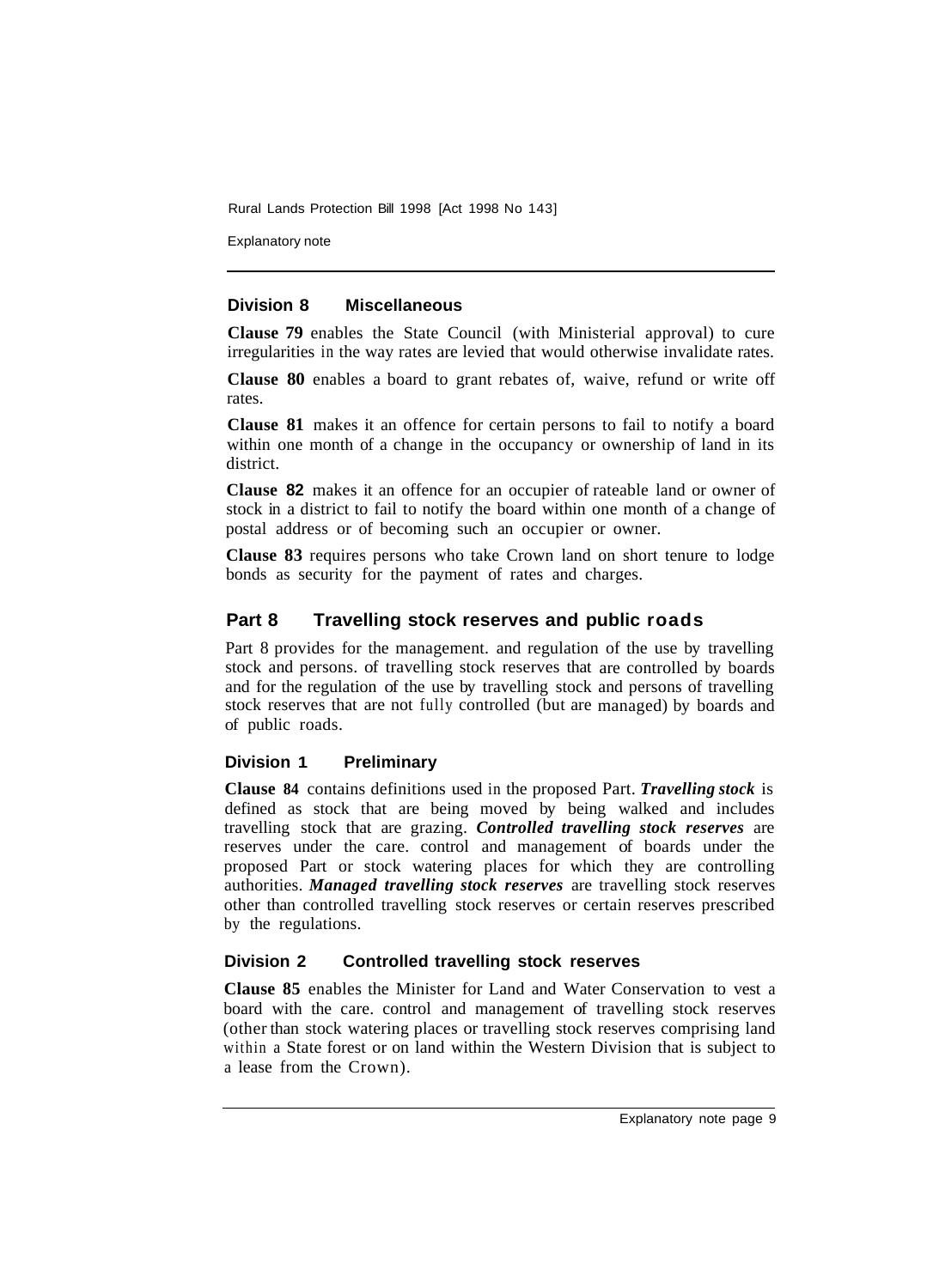Explanatory note

**Clause 86** enables the Minister for Land and Water Conservation to withdraw the care, control and management of a travelling stock reserve from a board.

**Clause 87** enables the Minister for Land and Water Conservation to withdraw part of a travelling stock reserve under the care, control and management of a board from the reserve if it is required for a site for a town or village or for any public purpose.

**Clause 88** provides for the payment of compensation to a board for improvements made to land withdrawn from a travelling stock reserve under. its care. control and management.

## **Division 3 Timber on controlled travelling stock reserves**

**Clause 89** requires a board to notify the Forestry Commission before removing, felling or destroying timber within an area of land of more than one hectare within a controlled travelling stock reserve. If the travelling stock reserve adjoins a national park or nature reserve, the Director-General of National Parks and Wildlife must be consulted before timber is felled or removed.

**Clause 90** limits the use that can be made of timber felled on controlled travelling stock reserves.

**Clause 91** requires boards and the Forestry Commission to consult before licences to cut or remove timber from controlled travelling stock reserves are issued.

**Clause 92** makes it clear that a board cannot take action that is contrary to the *Native Vegetation Conservation Act 1997.* 

## **Division 4 Closure of controlled travelling stock reserves**

**Clause 93** enables a board to close a controlled travelling stock reserve if closure is necessary to conserve the soil or vegetation. prevent or mitigate soil erosion. regenerate or plant trees or pasture or to carry out its functions in relation to the reserve. It also enables a board to suspend certain rights or entitlements to use a reserve if the activity concerned might damage the reserve or some thing on it or cause nuisance or annoyance to members of the public.

**Clause 93** requires a board that makes a closure order to give public notice of the closure or suspension of rights or entitlements concerned and provides for the duration of closure orders.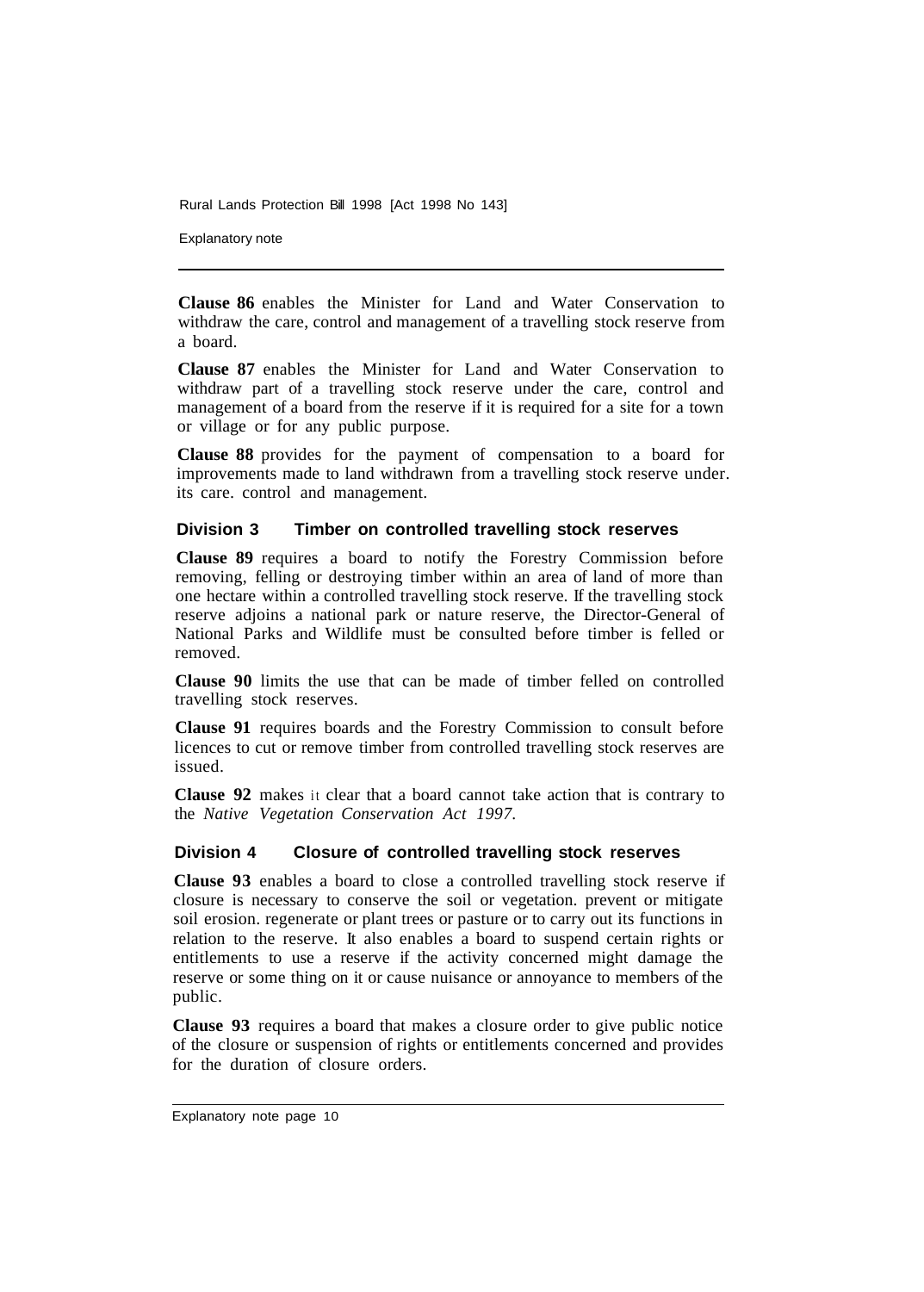Explanatory note

#### **Division 5 Use of travelling stock reserves and public roads**

**Clause 95** makes it an offence to enter or remain on a travelling stock reserve. occupy or use it or engage in activity that damages or is likely to damage it without lawful authority.

**Clause 96** makes it an offence to walk or graze stock on a public road without the authority conferred by a stock permit or order made or permit issued under the *Stock Diseases Act 1923.* 

**Clause 97** entitles a person to engage in recreational activities prescribed by the regulations on travelling stock reserves between sunrise and sunset and requires the Crown to indemnify the responsible board for injury or damage arising out of the activity.

**Clause 98** gives an occupier of land a right of access over a travelling stock reserve if no other access to and from the land by means of an established road or track is available. The right of way is subject to such conditions as to its exercise (including conditions as to its position, construction and improvement at the cost of the occupier) that may be imposed by the board.

**Clause 99** provides for an occupier of land who has a right of access under proposed section 98 to appeal against any decisions as to conditions of its exercise imposed by the responsible board.

**Clause 100** enables a board to issue a reserve use permit authorising a person or group of persons to use a travelling stock reserve for apiaries and certain activities and purposes not otherwise authorised or able to be authorised under the proposed Act.

**Clause 101** enables a board to issue a stock permit authorising use of a travelling stock reserve or public road by stock.

**Clause 102** sets out the manner of applying for issue of a stock permit or reserve use permit.

**Clause 103** provides for the duration of stock permits and reserve use permits.

**Clause 104** enables a board to cancel or suspend a stock permit or reserve use permit by notice.

**Clause 105** enables the regulations to prescribe different classes of permits and to describe the authority conferred on persons by their issue.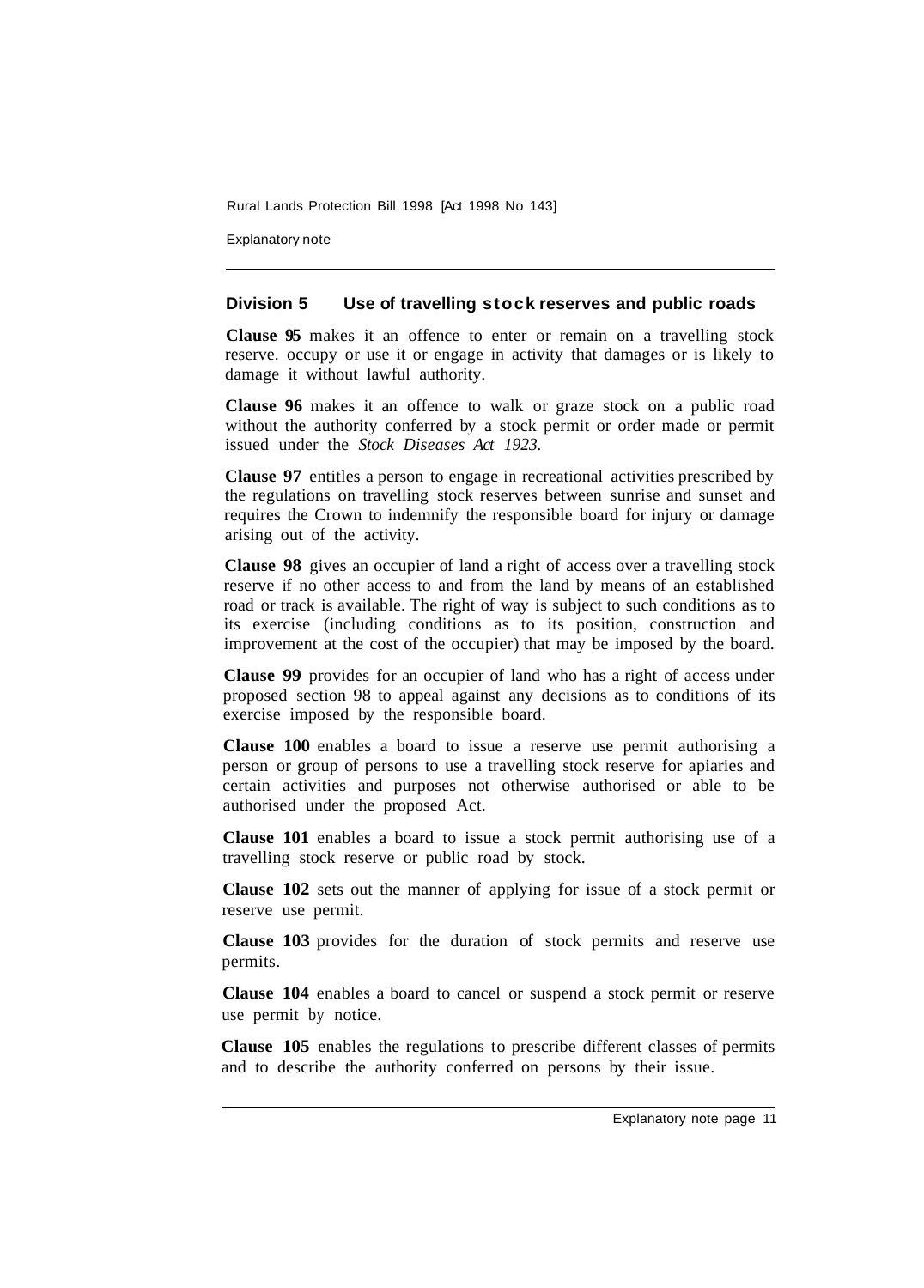Explanatory note

**Clause 106** provides for a stock permit or reserve use permit to be subject to conditions and makes it an offence for the holder of a permit to breach the conditions.

**Clause 107** requires the holder of a stock permit to ensure stock are moved or grazed in compliance with the Act and regulations.

**Clause 108** extends the authority to walk or graze stock on a travelling stock reserve or road in a particular district to a reserve or road in an adjacent district.

**Clause 109** provides for appeals to be made to the appropriate local land board against a board's refusal to issue, or decision to suspend or cancel, a stock permit or a reserve use permit.

**Clause 110** enables a local land board that revokes a decision of a board in proceedings under proposed section 109 to order payment of compensation to the holder of the permit.

#### **Division 6 Fencing of boundaries of controlled travelling stock reserves**

**Clause l11** contains definitions of expressions used in the proposed Division.

**Clause 112** excepts the holders of certain leases and licences from the application of the proposed Division.

**Clause 113** excludes the application of the *Dividing Fences Act* 1991 to certain land on the boundaries of a controlled travelling stock reserve.

**Clause 114** enables a board to require the owner of certain land adjoining a controlled travelling stock reserve to carry out fencing work on the boundary of the land and the reserve by a notice given to the owner. If an owner fails to carry out the work the board may itself carry it out.

**Clause 115** requires a notice under proposed section 114 to specify the proportion of the costs of the fencing work required by the notice that is to be borne by the owner of the land.

**Clause 116** entitles the owner to recover any costs of the fencing that are greater than the proportion that the notice specified the owner should bear from the board.

**Clause 117** enables a board to serve a compliance notice on an owner who has failed to carry out fencing work requiring the owner to cover the costs of the board in it instead carrying out the work.

Explanatory note page 12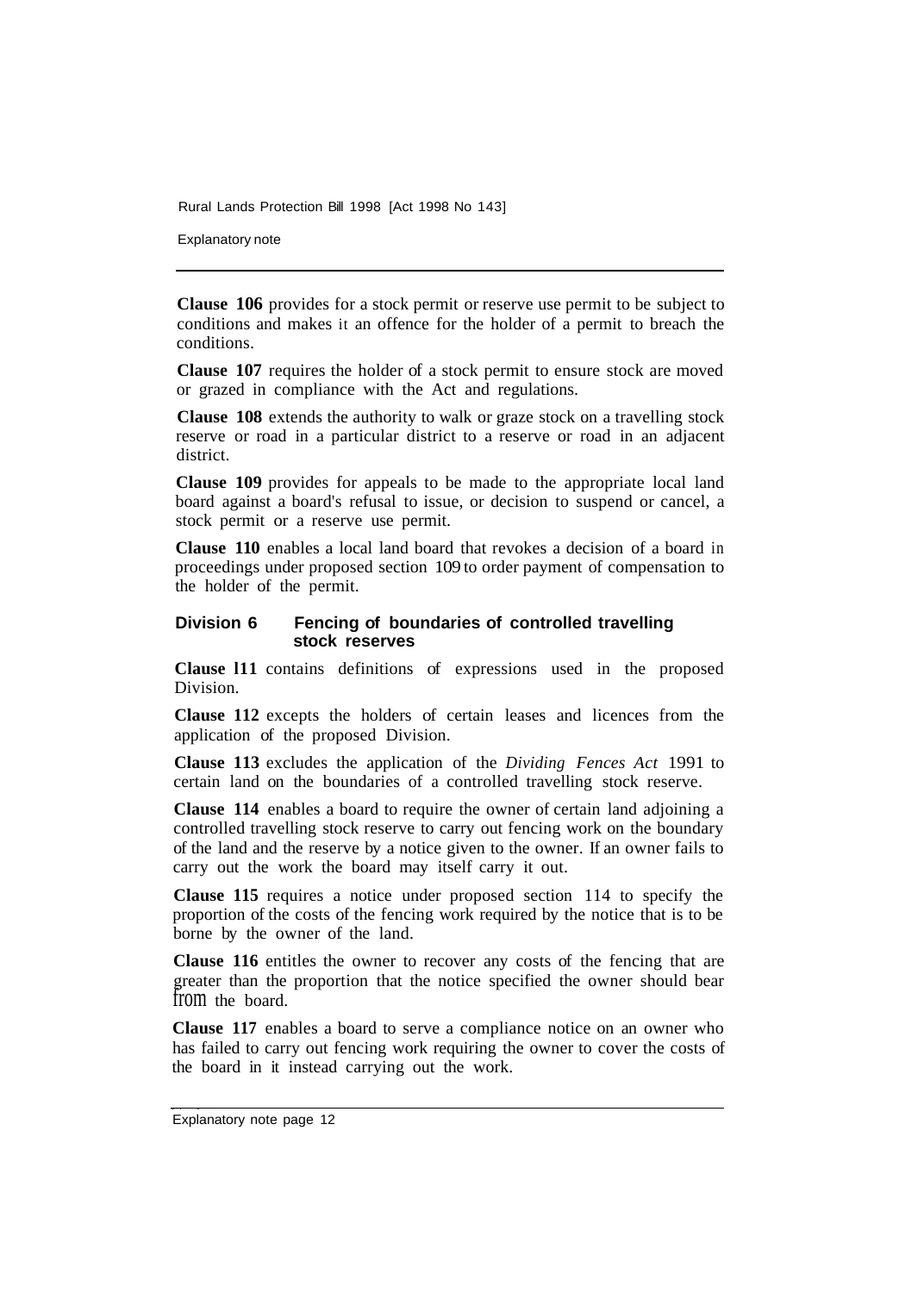Explanatory note

**Clause 118** provides for an owner of land or a board to apply to the appropriate local land board for settlement of any dispute arising between them about fencing work.

**Clause 119** prevents the jurisdiction of a local land board from being ousted on the ground that a party does not reside in the land district for which the board is constituted.

**Clause 120** sets out the action that a local land board may take with respect to payment of the money involved when an application is made to it under proposed section 118.

**Clause 121** preserves the right of appeal to the Land and Environment Court against the local land board's decision.

**Clause 122** enables the State Council to refer questions arising about its functions under the proposed Division to an appropriate local land board.

#### **Division 7 Miscellaneous**

**Clause 123** provides that a board will not be liable to pay damages in respect of the deaths of. or the injuries. illnesses or diseases suffered by, persons or stock or bees that are attributable to the application by the board of pesticides or chemicals to a controlled travelling stock reserve if the board has given the requisite notice of the application or presence.

**Clause 124** provides that a board will not be liable to pay damages in respect of the deaths of. or the injuries suffered by. persons or stock or bees that are attributable to the presence with the authority of the board of diseased stock on a travelling stock reserve or public road if the board has given the requisite notice of the presence.

**Clause 125** empowers a board to impound bees or beehives on a controlled travelling stock reserve in certain circumstances.

**Clause 126** requires the person in charge of stock on a public road or travelling stock reserve to muster the stock for inspection and provide proof of authority to walk or graze the stock if required to do so by a prescribed officer.

**Clause 127** enables a board to take legal proceedings to recover the cost of rectifying damage to a structure or work. or replacing a destroyed structure or work. on a travelling stock reserve.

**Clause 128** enables boards to exempt persons or classes of persons from the operation of all or some of the provisions of the proposed Part.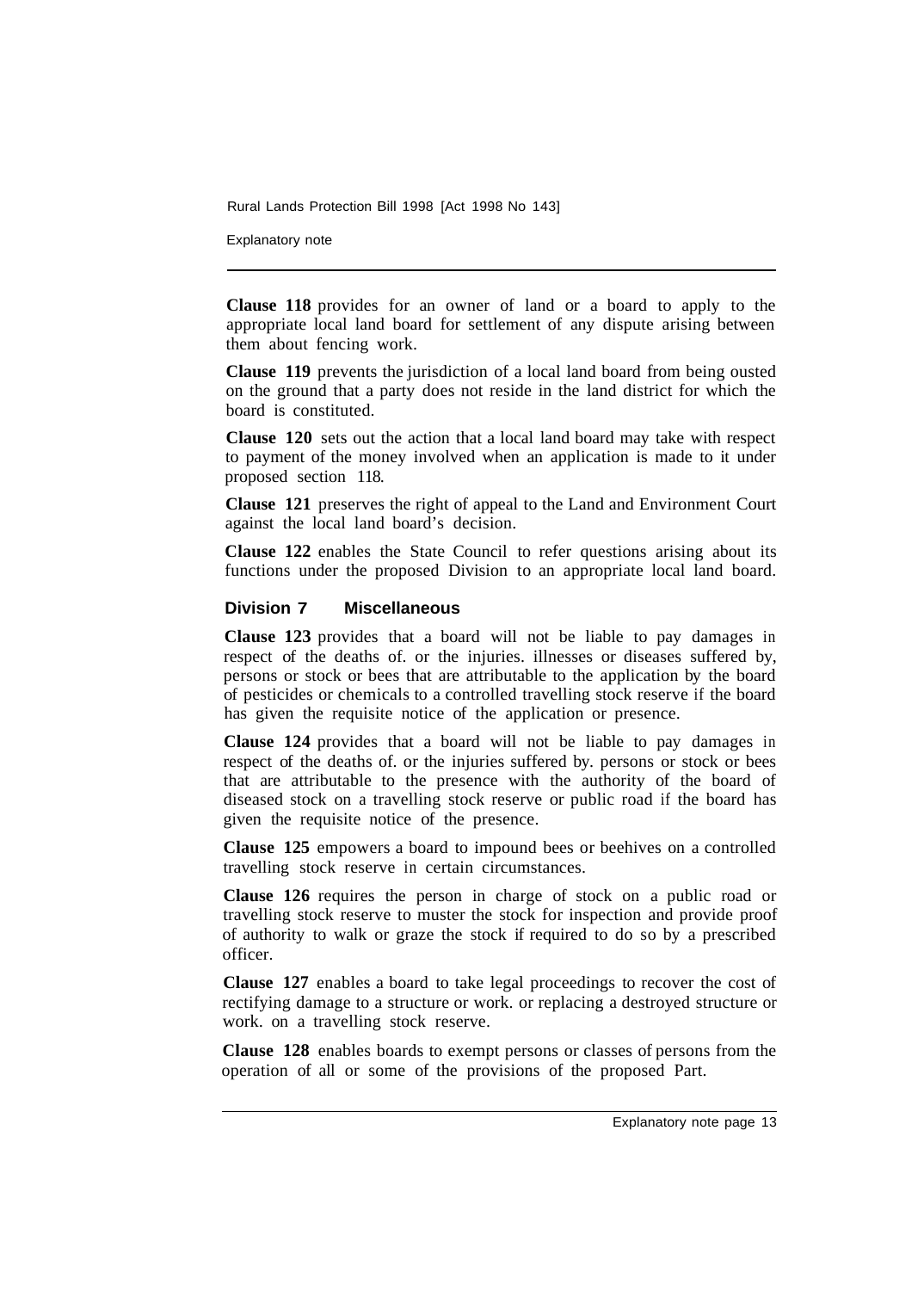Explanatory note

## **Part 9 Stock watering places**

**Clause 129** empowers the Minister for Land and Water Conservation by order to declare certain land to be a stock watering place.

**Clause 130** empowers the Minister administering the proposed section by order to declare a stock watering place to be a town water supply.

**Clause 131** specifies the authorities that are controlling authorities of stock watering places for the purposes of the proposed Part.

**Clause 132** enables controlling authorities to construct, carry out improvements to and maintain works for storing or providing water at stock watering places.

**Clause 133** requires the Minister for Land and Water Conservation to compensate controlling authorities for improvements to places that cease to be stock watering places as a consequence of the revocation or variation of the orders declaring them to be such places.

**Clause 134** enables controlling authorities to grant leases of stock watering places.

**Clause 135** requires the controlling authority (or lessee) of a stock watering place to supply water to specified persons or stock if required to do so by the regulations.

**Clause 136** makes it an offence to intentionally or recklessly pollute or interfere with any water that flows into or is used as a source of supply for any stock watering place.

#### **Part 10 Impounding of unattended and trespassing stock and abandoned articles**

Schedule 6.11 to the proposed Act contains amendments to the *Impounding Act 1993* to make boards impounding authorities for the purposes of that Act and to empower persons appointed by them to impound and deal with animals (including pigs and deer) if they are unattended or trespassing in public places and places owned or under the control of boards and articles if they have been abandoned or left unattended in such places. That Act also provides for occupiers of private land to impound and deal with animals trespassing on their land. provides for the release of impounded animals and articles that are claimed by their owners and. if they are disposed of by sale. provides for the disposal of the proceeds of sale.

Proposed Part 10 includes some provisions to complement the *Impounding Act 1993.* 

Explanatory note page 14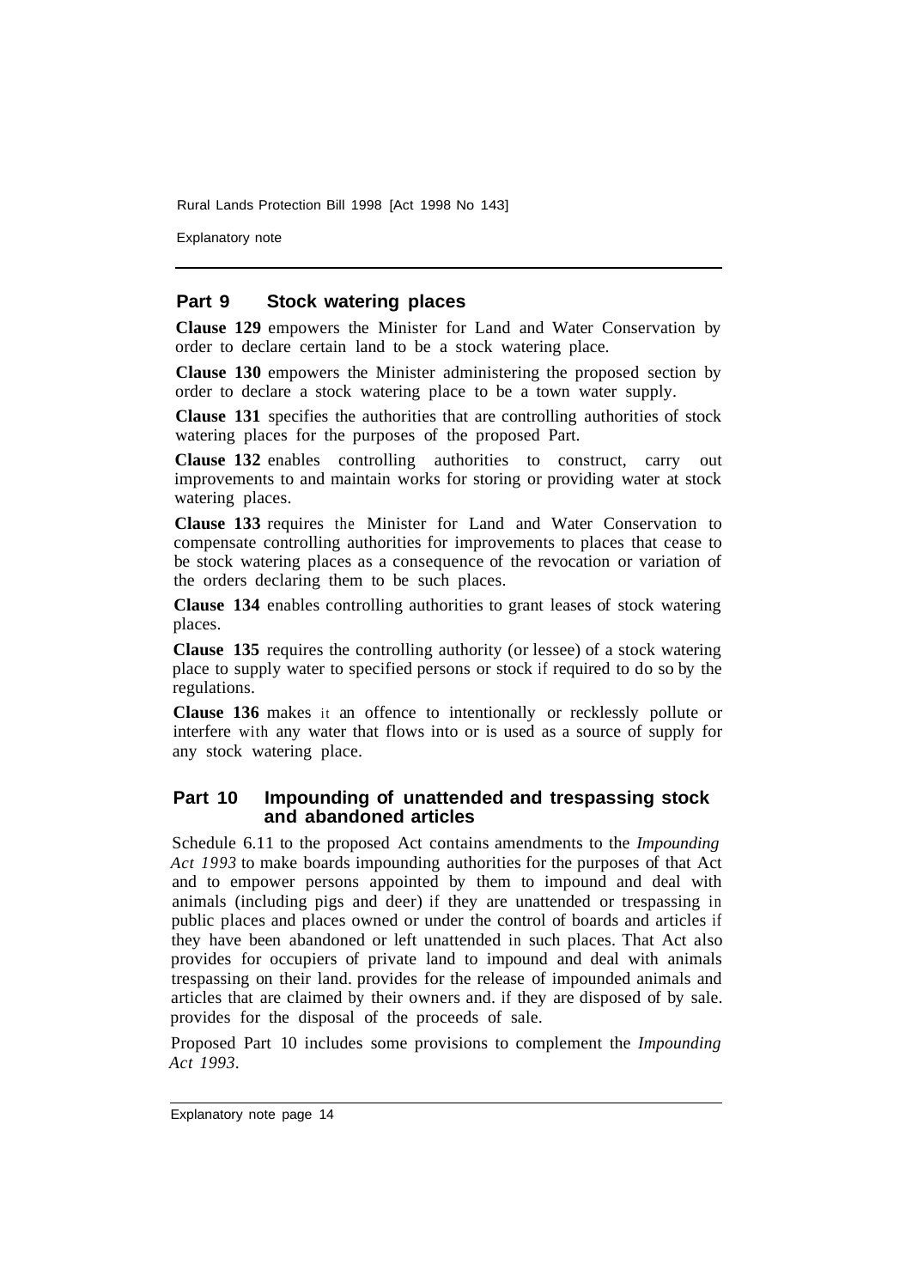Explanatory note

**Clause 137**  defines the expression *stuck* for the purposes of the proposed Part as including pigs and deer and adopts the definitions of various other expressions used in the Part as defined in the *Impounding Act 1993.* 

**Clause 138** specifies the circumstances in which stock will not be treated as being unattended for the purposes of the *Impounding Act I993* because of their presence on land in accordance with authority conferred by or under the proposed Act.

**Clause 139** makes it an offence to abandon stock. or permit them to trespass, on a public road, travelling stock reserve or other public land except as authorised by or under the proposed Act.

**Clause 140** makes it an offence to release, or incite or assist a person to release, impounded stock or stock detained for the purpose of being impounded.

## **Part 11 Pests**

Proposed Part 11 rationalises and simplifies the provisions of Parts 9, 9A and 10 of the 1989 Act. It enables an order to be made declaring an animal, bird, insect or other member of the animal kingdom to be a pest either in a particular locality or generally in the State and for that order to impose the appropriate obligations or powers necessary to control that pest on the land concerned.

#### **Division 1 Preliminary**

**Clause 141** contains definitions of expressions used in the proposed Part. **Clause 142** provides for the proposed Part to bind the Crown.

## **Division 2 Pest control orders**

**Clause 143** enables the Minister. by order published in the Gazette (a *pest control order),* to declare a specified member of the animal kingdom to be a pest on land to which the order applies *(controlled land)* and impose or confer various obligations or powers in relation to control of that pest. The obligations that may be imposed range from an obligation for all occupiers of controlled land to eradicate any pest on the land by a specified method to an obligation to simply notify a board when pests are detected on the land. A pest control order may empower a board to make *eradication orders* that are appropriate in its district or a particular locality to deal with a pest and to modify aspects of a pest control order applying generally to take account of local conditions. A board may, for example. be authorised in appropriate circumstances to give approval for a different method to be used to eradicate a pest in a particular locality to that specified in a pest control order or to permit a pest to be kept in captivity instead of being eradicated.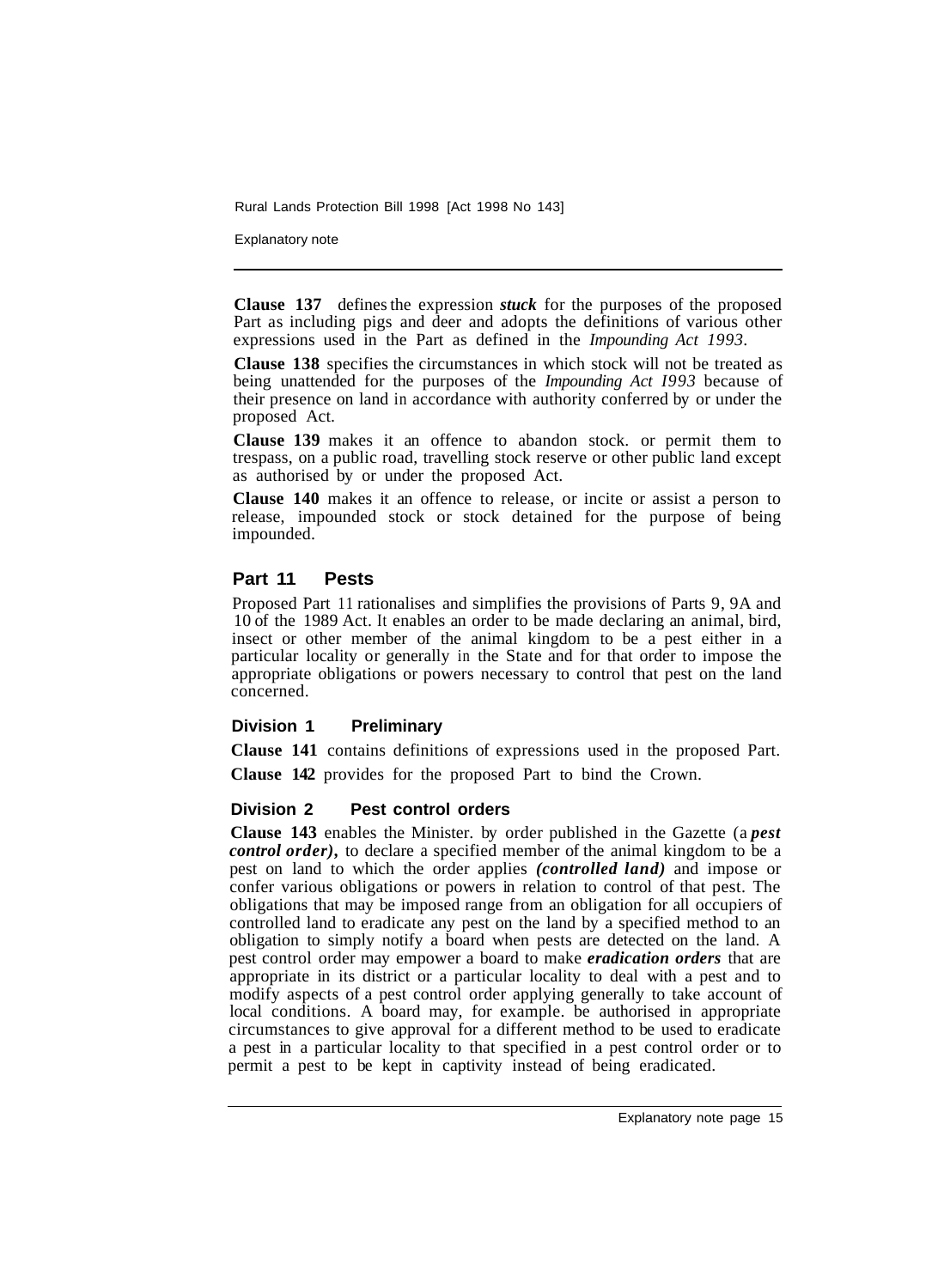Explanatory note

**Clause 144** enables a pest control order to be made on the Minister's own initiative after consultation with the State Council or at the request of a board.

**Clause 145** describes the way in which a board may request the making of a pest control order.

**Clause 146** requires public notice to be given of a proposal to make a pest control order and for the proposed order to be placed on public exhibition so that submissions may be made on the proposal.

**Clause 147** requires the Minister to consult with a public authority before making a pest control order that applies to land occupied by the authority.

**Clause 148** enables the Minister to waive the notice and consultation requirements in the public interest (for example, the Minister might waive the requirements if urgent action was required to eradicate a pest present on land in plague proportions).

**Clause 149** provides for the making of orders in the same terms or substantially the same terms as those publicly exhibited.

**Clause 150** requires the Minister to give notice of the making of a pest control order.

**Clause 151** provides for a pest control order to take effect when it is published in the Gazette or on a later day specified in the order.

**Clause 152** provides for the duration of pest control orders. Orders made after consultation and public notice requirements are waived may not have effect for longer than 3 months.

**Clause 153** provides for the amendment and revocation of pest control orders.

**Clause 154** preserves the effect of a pest control order despite any failure to comply with certain procedural requirements.

**Clause 155** creates offences relating to obligations imposed by pest control orders on the owners and occupiers of private land.

**Clause 156** sets out the obligations of occupiers of public land to which pest control orders apply.

#### **Division 3 Eradication orders**

**Clause 157** describes the circumstances in which a board may make an eradication order against occupiers or owners of land (other than public authorities).

**Clause 158** requires an eradication order to specify the period within which the terms of the order must be complied with.

**Clause 159** requires a board to give notice of its intention to make an eradication order to the occupier of land to whom it is to be given.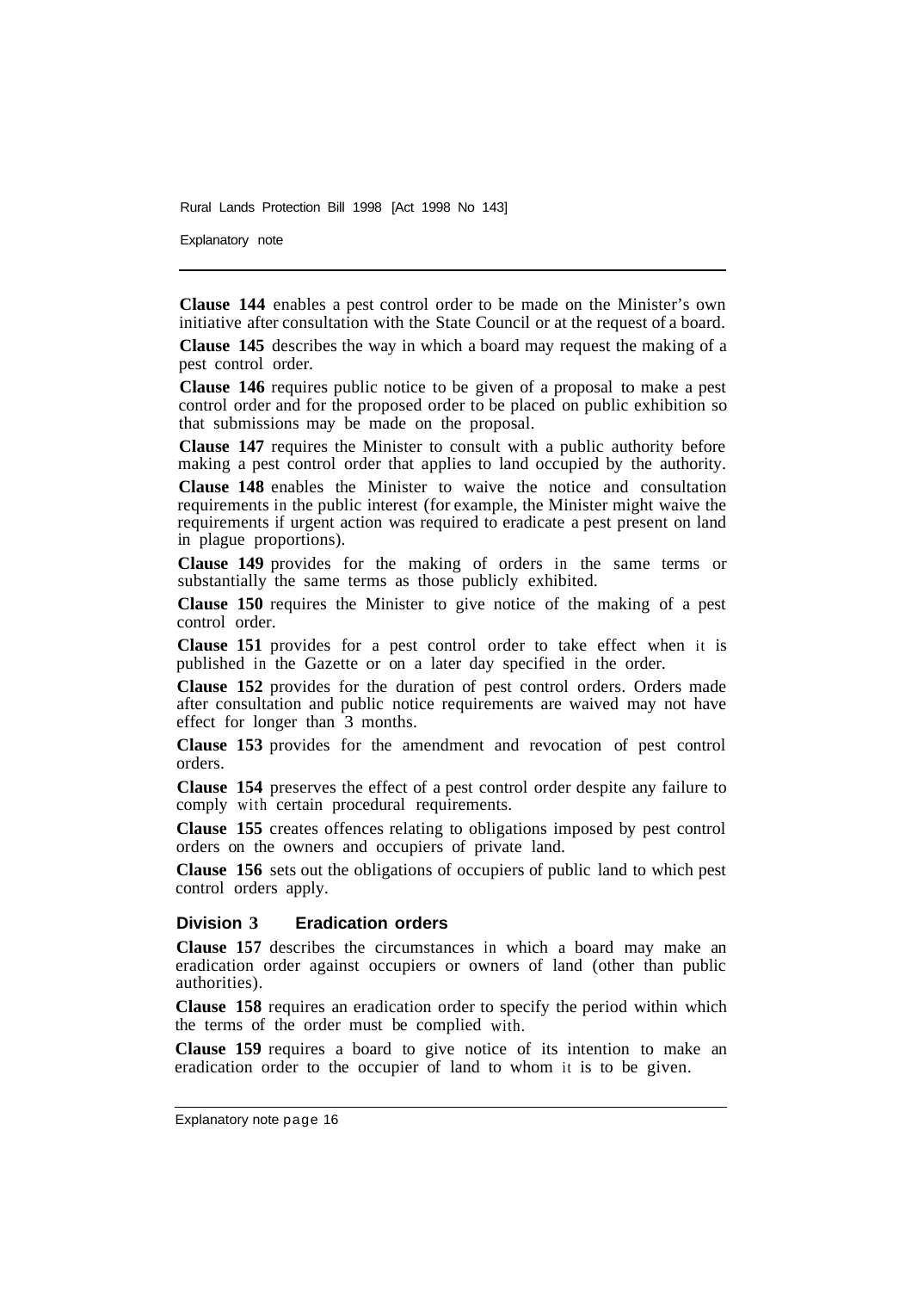Explanatory note

**Clause 160** enables a person to make representations concerning the proposed eradication order.

**Clause 161** requires a board to hear and consider any representations made about a proposed eradication order.

**Clause 162** describes the action that a board may take after hearing and considering representations about a proposed eradication order.

**Clause 163** requires a board to give reasons for making an eradication order to the occupier or owner of land to whom it is given.

**Clause 164** requires the board to notify the occupier or owner of land to whom an eradication order is given of their appeal rights.

**Clause 165** provides for appeals to be made to the appropriate local land board against an eradication order given by a board on various grounds.

**Clause 166** enables the Minister. on the recommendation of a board, to give an individual eradication order to a public authority.

**Clause 167** creates offences in relation to failure of owners or occupiers of private land to comply with eradication orders and requires occupiers of public land to comply with eradication orders to the extent that is reasonably practicable.

**Clause 168** states the effect of compliance with the procedural requirements of the proposed Division.

#### **Division 4 Powers of authorised officers and others concerning eradication of pests**

**Clause 169** enables certain authorised officers to eradicate pests on land if a pest control order authorises the taking of that action or the owners or occupiers of the land fail to comply with pest control orders or eradication orders.

**Clause 170** enables an authorised officer to give certain orders requiring the destruction or removal of pests and the search of vehicles being used to convey pests.

**Clause 171** enables the Minister or a board to serve compliance notices requiring occupiers and owners of land to pay inspection charges and charges to cover costs incurred by authorised officers when the occupiers or owners fail to take action required by them under the proposed Part. A charge in respect of private land that is not paid will be able to be recovered by legal proceedings. If the amount ordered to be paid in those proceedings is not paid. it will become a charge on the land concerned and the land will be able to be sold if the amount is not paid or recovered within 5 years after the date of judgment.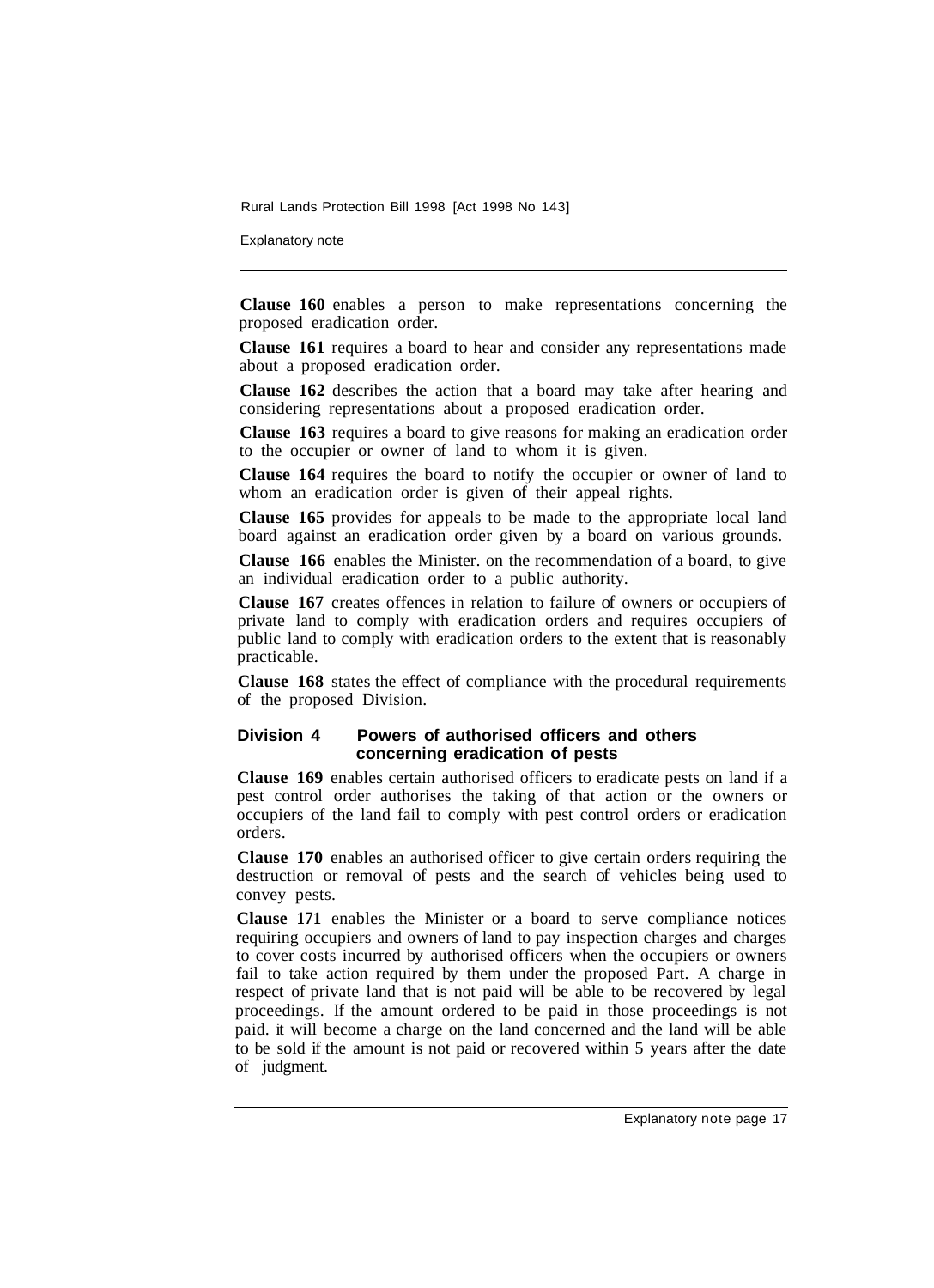Explanatory note

**Clause 172** enables the Minister to require a board to make a contribution towards the cost of eradicating pests in its district.

**Clause 173** enables the Treasurer to advance money to the Minister for pest eradication purposes.

#### **Division 5 Miscellaneous**

**Clause 174** provides for applications to be made for approval to keep pests in captivity.

**Clause 175** provides for appeals to be made to the appropriate local land board against a decision to refuse an application for approval to keep a pest in captivity or to use an alternative eradication method.

**Clause 176** makes it an offence to keep a pest in captivity without the requisite approval or to liberate such a pest without lawful authority.

**Clause 177** makes it an offence to administer a substance declared by a pest control order to be a prohibited substance to a pest.

**Clause 178** creates various offences involving the movement of pests through fences designed to keep them off land and the conveyance of pests without lawful excuse.

**Clause 179** makes it an offence to damage. destroy. remove or interfere with devices being used or intended to be used to eradicate pests in accordance with the proposed Part.

**Clause 180** enables boards to conduct or participate in campaigns for the eradication of pests.

**Clause 181** provides for the Premier to settle disputes between public authorities and the Ministers responsible for them that arise under the proposed Part.

## **Part 12 Powers of authorised officers**

#### **Division 1 Preliminary**

**Clause 182** confers a power on an authorised officer to enter certain premises to enable the authorised officer to exercise specified functions. The authorised officer may enter alone or accompanied by other persons and with such vehicles. dogs or horses as are necessary to exercise the function concerned.

**Clause 183** sets out the purposes for which a power of entry may be exercised under the proposed Part.

**Clause 183** makes it clear that the proposed Part does not affect the exercise of other functions conferred by the proposed Act.

Explanatory note page 18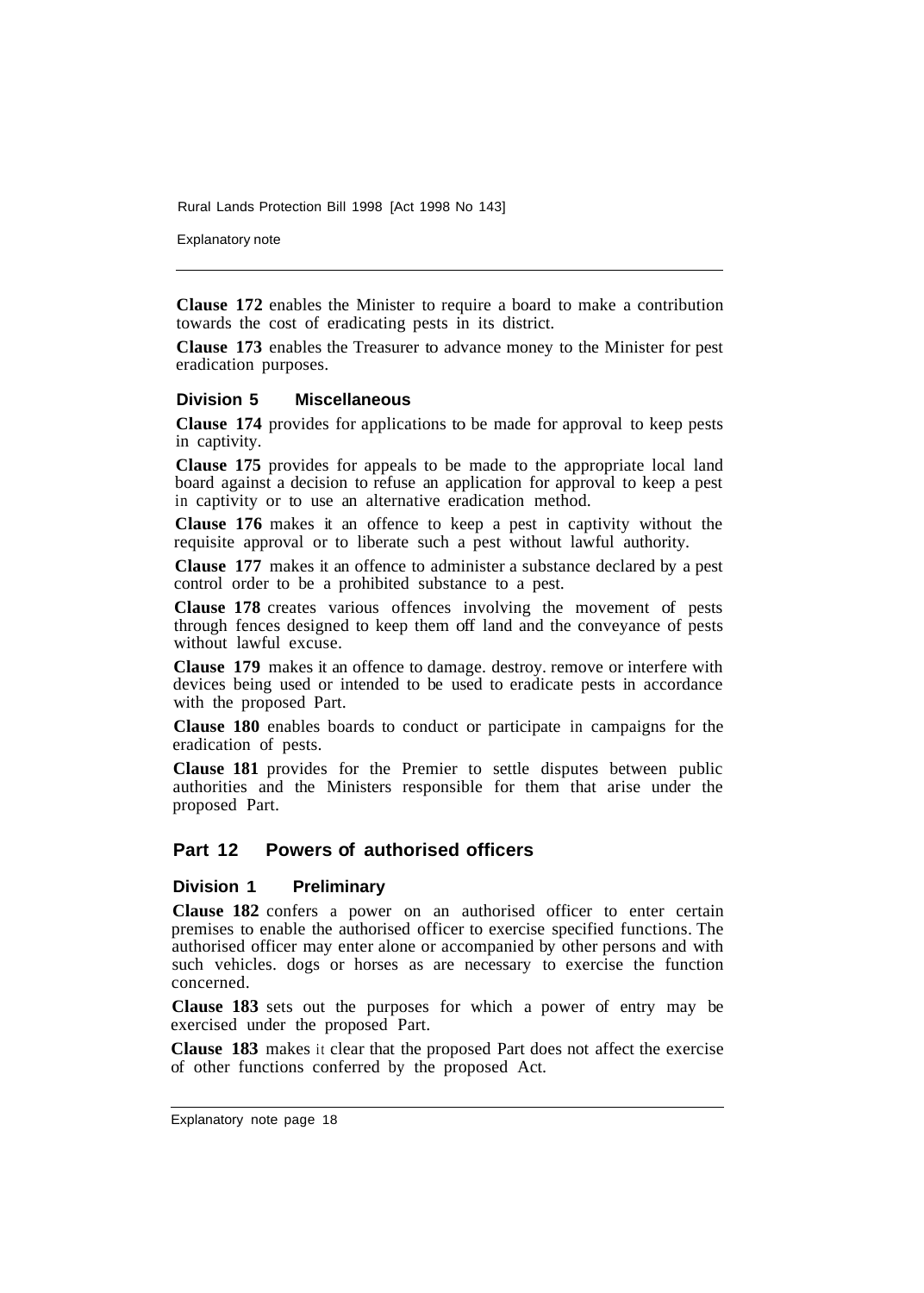Explanatory note

## **Division 2 Authorised officers**

**Clause 185** provides for the appointment by a board or the Minister (the *authorising authority*) of a person as an authorised officer.

**Clause 186** outlines the scope of the authority of an authorised officer.

**Clause 187** provides that every authorised officer must be given an identification card by the appointing authority.

**Clause 188** limits the power to enter to entry at a reasonable time.

**Clause 189** provides that residential premises may be entered only with the permission of the occupier or a search warrant.

**Clause 190** outlines the actions that authorised officers may take after entering premises

**Clause 191** requires notice to be given before a power of entry is exercised except in urgent, or other limited, cases.

**Clause 192** sets out the circumstances under which reasonable force may be used to enter premises.

**Clause 193** requires an authorised officer who does not give the requisite notice of entry or uses force to enter premises to notify the authorising authority.

**Clause 194** provides that care must be taken in exercising a power of entry.

**Clause 195** provides for compensation for damage caused in entering premises unless the entry is obstructed, hindered or resisted.

**Clause 196** outlines the procedure for obtaining search warrants.

**Clause 197** enables an authorised officer to seek assistance from police officers and other persons. where necessary.

## **Division 3 Offences in relation to authorised officers**

**Clause 198** creates offences relating to persons obstructing and hindering authorised officers in the carrying out of their functions.

**Clause 199** makes it an offence to impersonate. or represent that a person other than an authorised officer is. an authorised officer.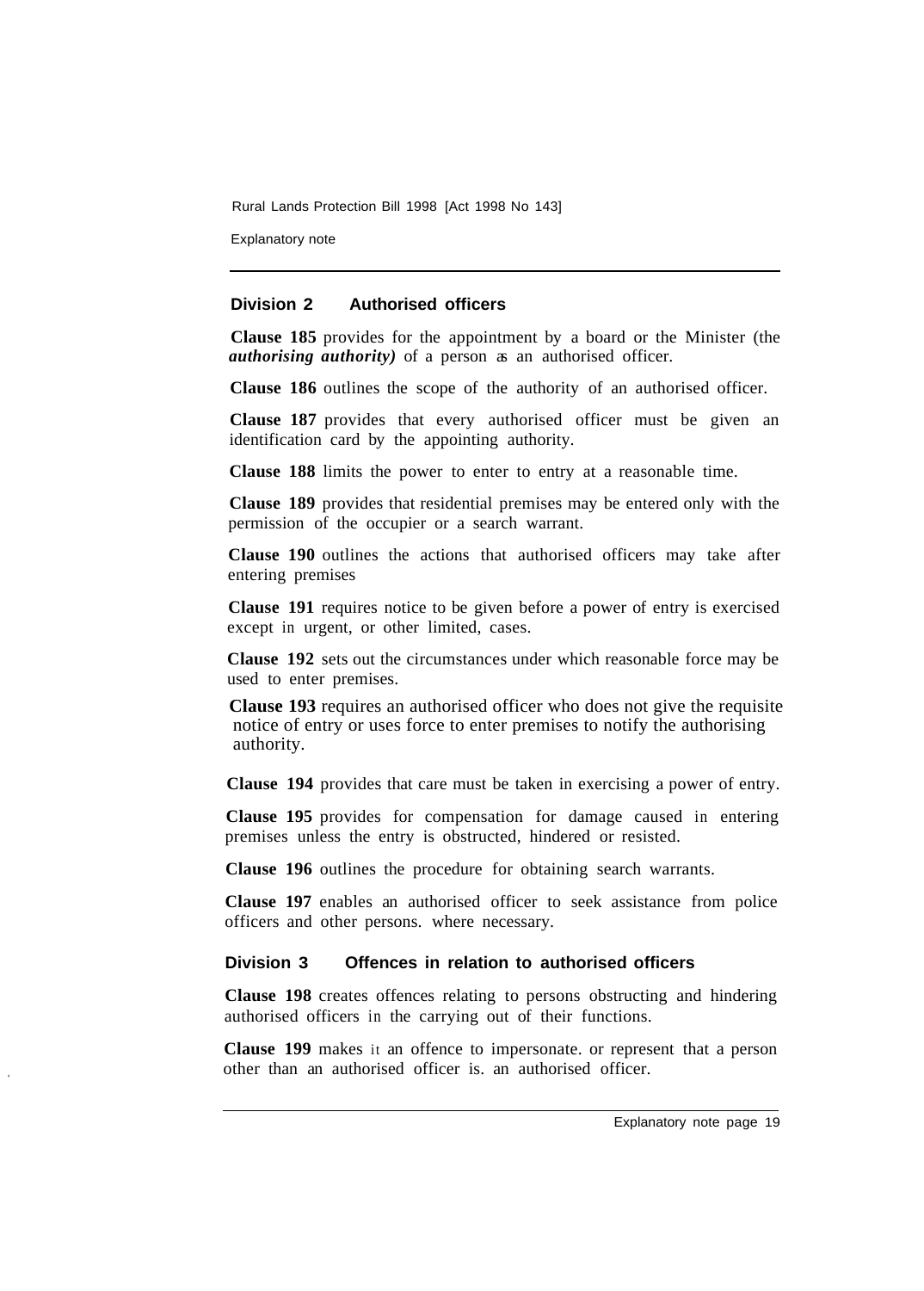Explanatory note

## **Part 13 Enforcement provisions**

#### **Division 1 Recovery of outstanding rates, charges and other amounts**

**Clause 200** gives effect to Schedule 5.

**Clause 201** makes any rate, charge or other money which is due under the proposed Act but remains unpaid recoverable as a debt in a court of competent jurisdiction.

**Clause 202** provides for the accrual of interest on overdue rates. charges and other amounts.

**Clause 203** enables proceedings for the recovery of a rate or charge to be commenced at any time within 20 years after it becomes payable.

#### **Division 2 Proceedings for offences**

**Clause 204** provides for the manner of dealing with offences under the proposed Act or the regulations. In general these are to be dealt with summarily before a Local Court constituted by a Magistrate sitting alone.

**Clause 205** enables offences under the proposed Act or regulations that are prescribed for the purposes of the proposed section and that may be dealt with summarily to be commenced within 2 years after they are alleged to have been committed.

**Clause 206** sets out the procedure for the issue of penalty notices under the proposed Act.

**Clause 207** provides for certain penalties for offences to be paid to boards.

**Clause 208** provides that a court may. in addition to any other penalty that it may impose for an offence under proposed section 107 or 139, order the person found guilty of the offence to pay to the board concerned an additional amount to cover the expenses (including costs of agistment) incurred by the board as a result of the offence.

**Clause 209** makes a director of a corporation or a person concerned in the management of a corporation that contravenes the proposed Act or regulations liable for the contravention if the director or person knowingly authorised or permitted the contravention.

**Clause 210** creates offences relating to the provision of information required to be provided under the proposed Act.

Explanatory note page 20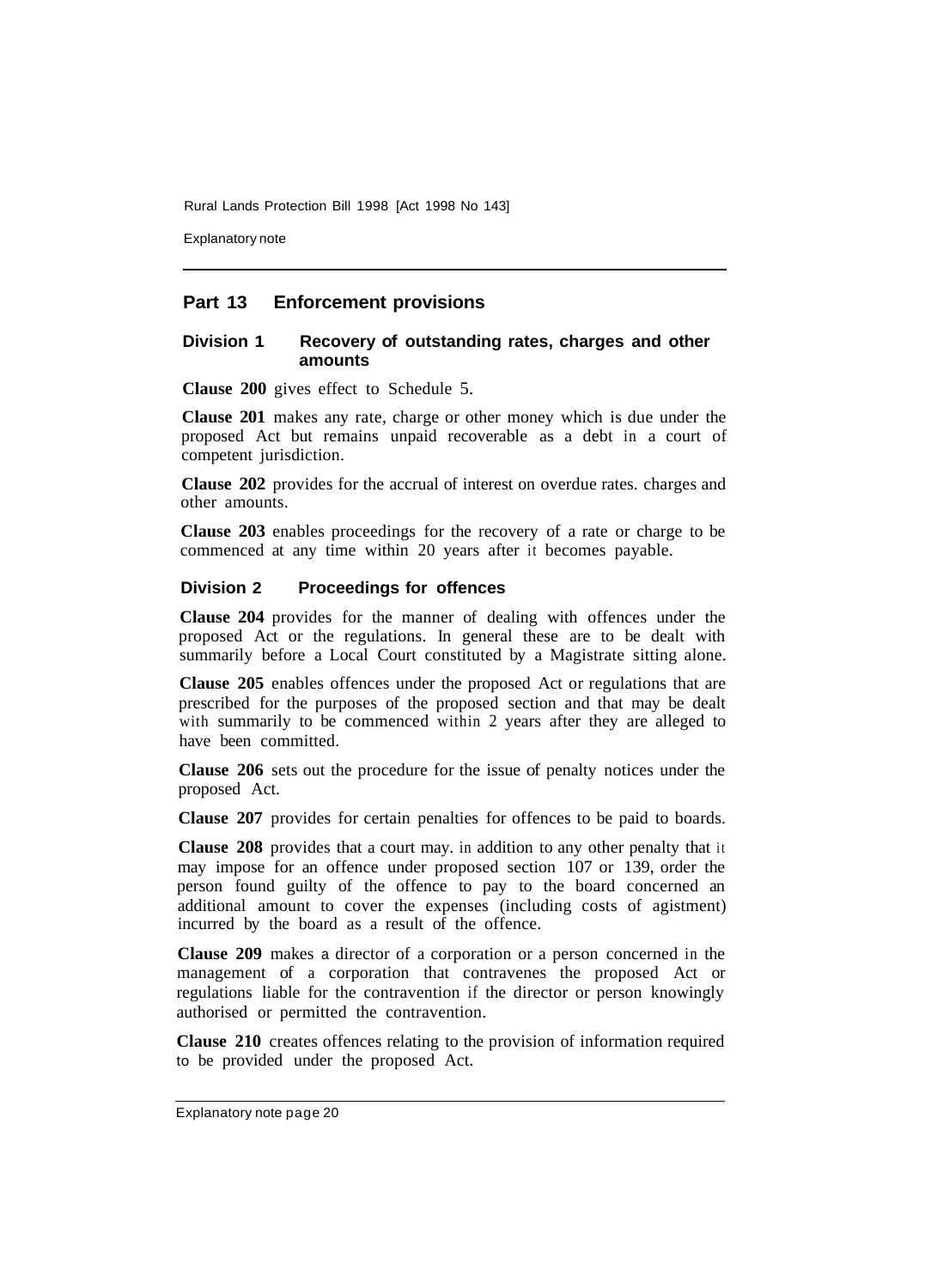Explanatory note

**Clause 211** provides for the onus of proving that a person had a reasonable or lawful excuse to lie with the defendant in proceedings.

#### **Division 3 Miscellaneous**

**Clause 212** provides that, for the purposes of legal proceedings or an order, notice or permit given under the proposed Act or the regulations relating to land, a general description of the land is sufficient.

**Clause 213** permits legal proceedings to be pursued even if the name of the occupier or owner of a particular holding is unknown.

**Clause 214** prevents the jurisdiction of a court or local land board from being ousted because legal proceedings under the proposed Act involve a question of title to land. future rights or a general right or duty.

## **Part 14 Administration of functions of State Council and boards**

#### **Division 1 Administration of State Council**

**Clause 215** enables the Minister to appoint an administrator to manage all the affairs of the State Council if the State Council fails to comply with Ministerial directions or to carry out its functions to the satisfaction of the Minister or to enter into a memorandum of understanding or carry out its functions in accordance with the memorandum.

**Clause 216** enables the Minister to appoint an administrator to manage a particular aspect of the affairs of the State Council in similar circumstances as above relating to the specific function concerned.

**Clause 217** provides for an administrator appointed under the proposed Division to exercise the relevant functions conferred by the appointment and for delegations of the State Council relating to those functions to cease to be operative.

## **Division 2 Administration of boards**

**Clause 218** enables the Minister to appoint an administrator to manage all the affairs of a board if the board fails to comply with directions of the State Council. to carry out its functions to the satisfaction of the Minister. to hold elections of directors in accordance with the Act or if certain other specified circumstances occur.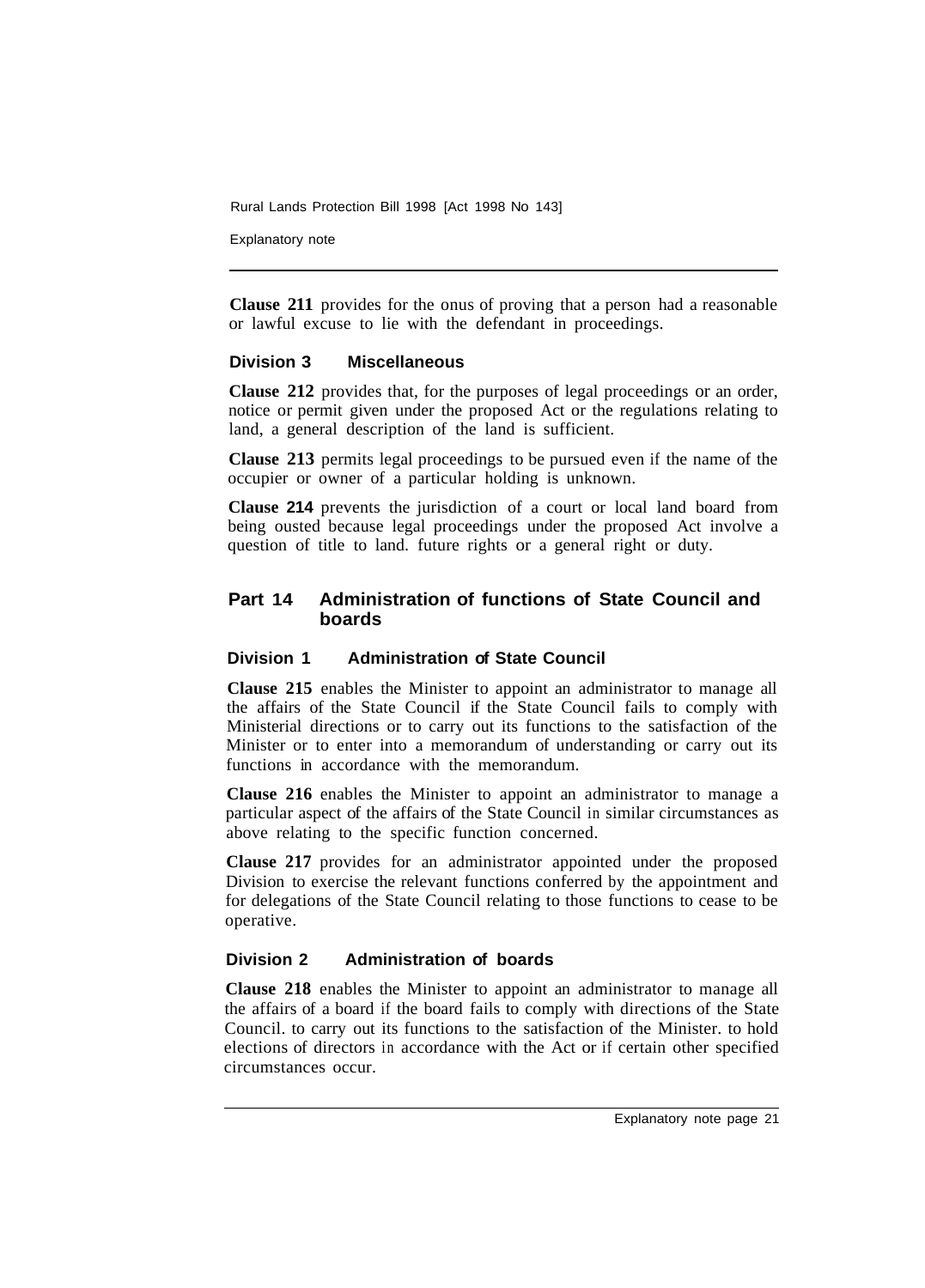Explanatory note

**Clause 219** enables the Minister to appoint an administrator to manage a particular aspect of the affairs of a board if the board fails to comply with directions of the State Council, to carry out its functions to the satisfaction of the Minister or if other circumstances prescribed by the regulations occur.

**Clause 220** provides for an administrator appointed under the proposed Division to exercise the relevant functions conferred by the appointment and for delegations of the board relating to those functions to cease to be operative.

**Clause 221** requires an administrator to hold a special election of directors of a board if directed to do so by the Minister.

#### **Division 3 Administration of boards pending election of directors**

**Clause 222** contains definitions of expressions used in the proposed Division.

**Clause 223** enables the Minister to appoint an initial administrator to manage the affairs of a newly constituted board, pending the election of the directors of the board.

**Clause 224** enables the Minister to make alternative arrangements where the board is constituted as a consequence of the amalgamation of existing boards. Directors of the boards to be amalgamated may act as directors of the new board pending the election of its directors.

**Clause 225** enables the Minister to appoint an amalgamation facilitator and other persons to assist in the conduct of the first election for an amalgamated district.

**Clause 226** requires the Minister to divide an amalgamated district (other than a district in the Western Division) into divisions and specify the number of directors of it.

**Clause 227** makes provision for the employees. property and expenditure of boards to be amalgamated in the period immediately before amalgamation.

#### **Division 4 Miscellaneous**

**Clause 228** enables regulations to be made with respect to administrators and contains a machinery provision that gives effect to Schedule 3.

## **Part 15 Surcharges**

**Clause 229** enables the Auditor-General to disallow improperly incurred expenditure of a board or the State Council and to surcharge any director. member or employee who incurred or authorised it.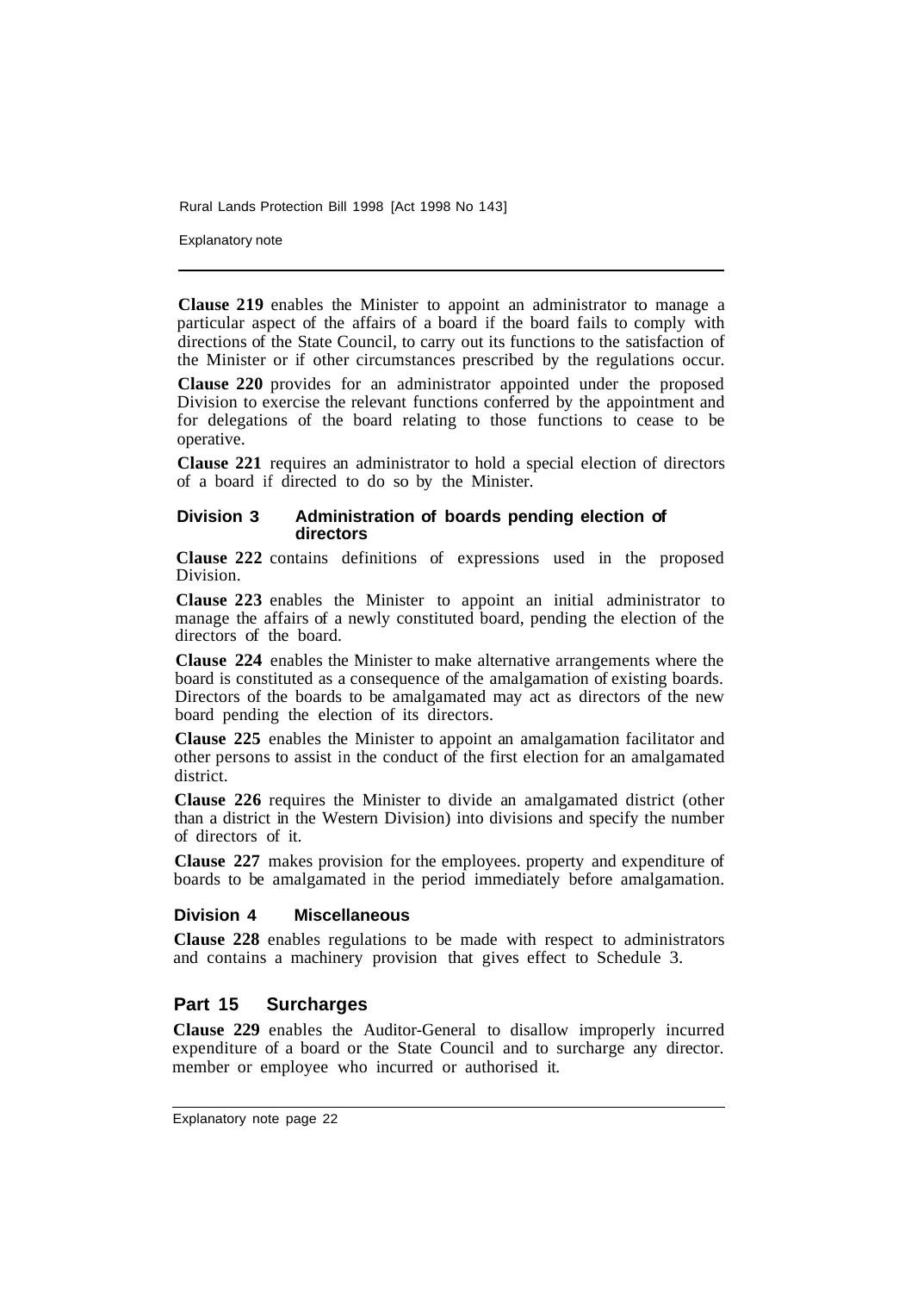Explanatory note

**Clause 230** sets out the procedure to be followed to surcharge a director, member or employee.

**Clause 231** provides for the making of appeals to the District Court against the imposition of a surcharge.

**Clause 232** provides for the recovery of amounts surcharged.

**Clause 233** provides for a director or member who fails to pay a surcharge to cease to hold office as a director or member and for an employee who fails to pay a surcharge to be suspended from employment.

## **Part 16 Miscellaneous**

**Clause 234** provides for the State Council to resolve disputes between boards, directors or staff of boards or between boards and persons complaining about the actions of boards.

**Clause 235** provides for the Director-General to resolve disputes between the State Council and a board.

**Clause 236** provides for the board to give certificates that are conclusive evidence as to various matters.

**Clause 237** enables an authorised officer to order the owner of stock to muster the stock at a particular place for a specified purpose.

**Clause 238** protects persons from civil and criminal liability when exercising functions in good faith for the purpose of executing the proposed Act or in accordance with policy directions of the government.

**Clause 239** requires notices and other documents required to be issued. made or given under the Act to be in writing unless specifically authorised to be in another form.

**Clause 240** provides for the methods of service of documents for the purposes of the Act or the regulations.

**Clause 241** enables the Minister. the Director-General, the State Council and boards to delegate functions.

**Clause 242** sets out the procedure for making appeals to local land boards under the proposed Act.

**Clause 243** is a regulation-making power.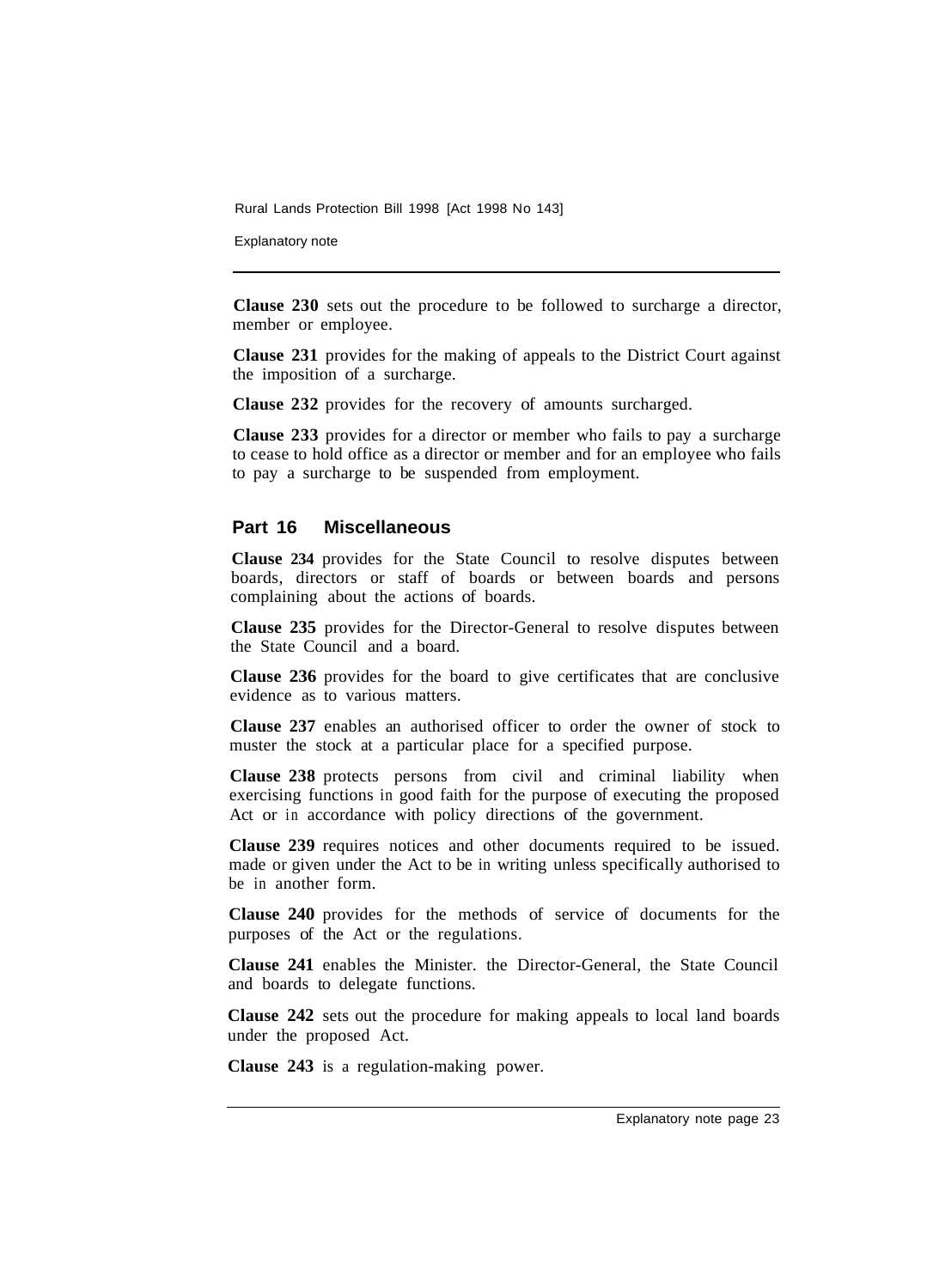Explanatory note

**Clause 244** enables the regulations to exempt land, persons and activities from certain provisions of the proposed Act.

**Clause 245** provides for the repeal of the *Rural Lands Protection Act 1989*  and the *Rural Lands Protection Regulation 1995.* 

**Clause 246** gives effect to Schedule 6 (which contains consequential and other amendments to various laws).

**Clause 247** gives effect to Schedule 7 (which contains savings, transitional and other provisions).

**Clause 248** requires the proposed Act to be reviewed 5 years after it is assented to.

**Schedule 1** contains provisions relating to the members and procedure of the State Council and the directors and procedure of boards, including terms of office. vacation of office. disclosure of pecuniary interests, remuneration and insurance of members and directors.

**Schedule 2** contains provisions relating to the election (both general and to fill casual vacancies) and appointment of directors of boards. It includes provisions setting out the qualifications for election or appointment as a director (clause 4) and for entitlement for enrolment as an elector (clause 11).

**Schedule 3** contains provisions relating to administrators. including acting administrators. vacation of office and remuneration.

**Schedule 4** provides for the creation of a charge on land for non-payment of amounts required to be paid under compliance notices issued under proposed sections 117 and 171.

**Schedule 5** provides for the sale of land for non-payment of money owing to **a** board. The Schedule includes provisions dealing with the procedure for the sale of land and the distribution. payment and application of the balance of the money from such a sale.

**Schedule 6** amends various Acts. regulations and other instruments as a consequence of the enactment of the proposed Act. It also includes the amendments described above (in relation to Part 10) to the *Impounding Act 1993.* 

**Schedule 7** contains savings and transitional provisions relating to various matters and provides for the making of savings and transitional regulations.